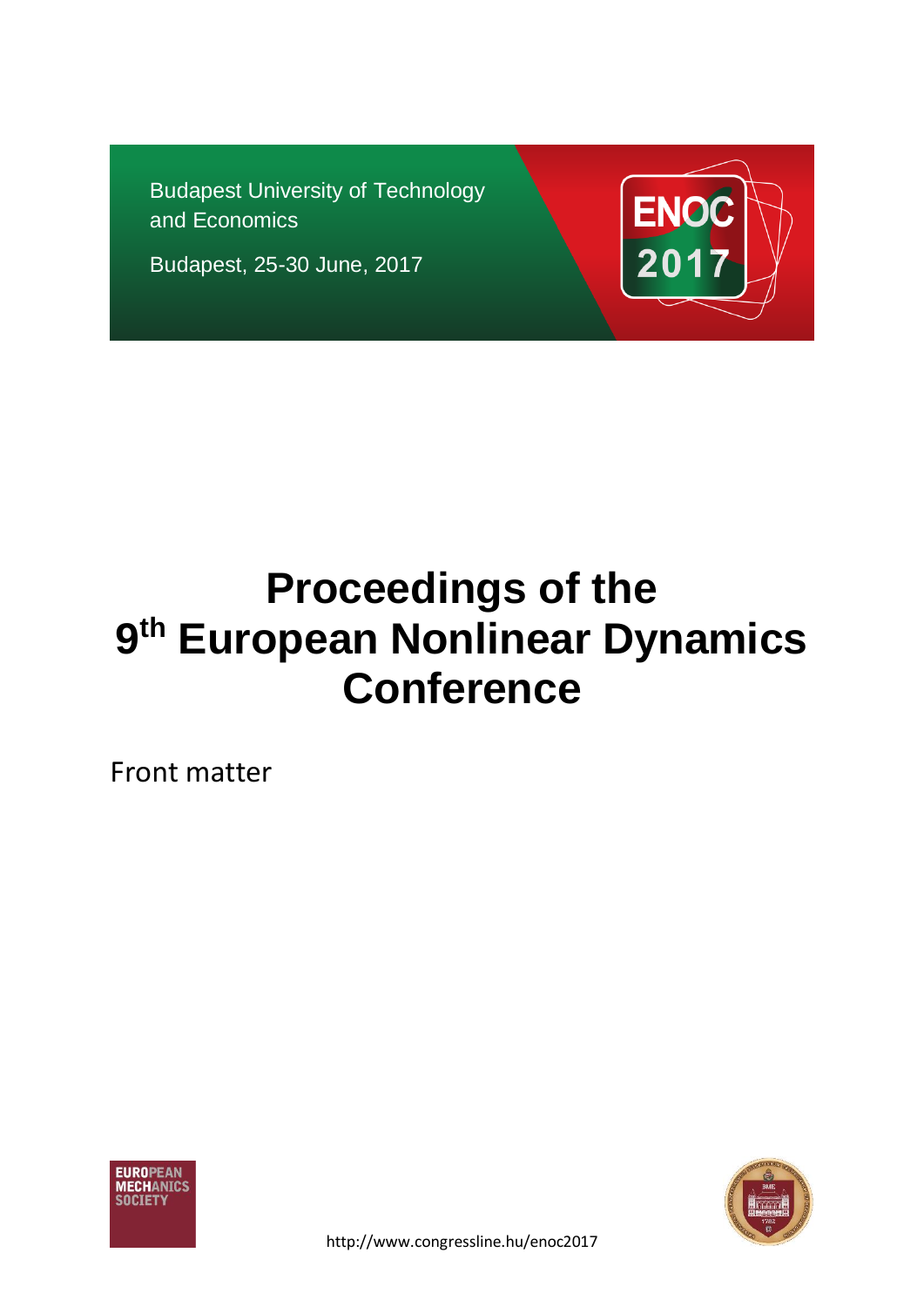# **PROCEEDINGS OF THE 9TH EUROPEAN NONLINEAR DYNAMICS CONFERENCE**

**Gábor Stépán Gábor Csernák Editors** 

25–30 June 2017 Budapest, Hungary Budapest University of Technology and Economics

*Sponsored by* EUROMECH

*Cosponsored by* IUTAM European Research Council Furukawa Electric Group Knorr-Bremse Bosch

*Published by* Congressline Ltd., Budapest

The European Nonlinear Dynamics Conference (ENOC) is part of the European Conferences series, supervised by EUROMECH.

EUROMECH - European Mechanics Society is an international non-governmental nonprofit scientific organization. The objective of the Society is to engage in all activities intended to promote in Europe the development of mechanics as a branch of science and engineering. The society is governed by the Council that has overall responsibility for Euromech Conferences.

Proceedings of the 9th European Nonlinear Dynamics Conference Edited by Gábor Stépán, Gábor Csernák ISBN: 978-963-12-9168-1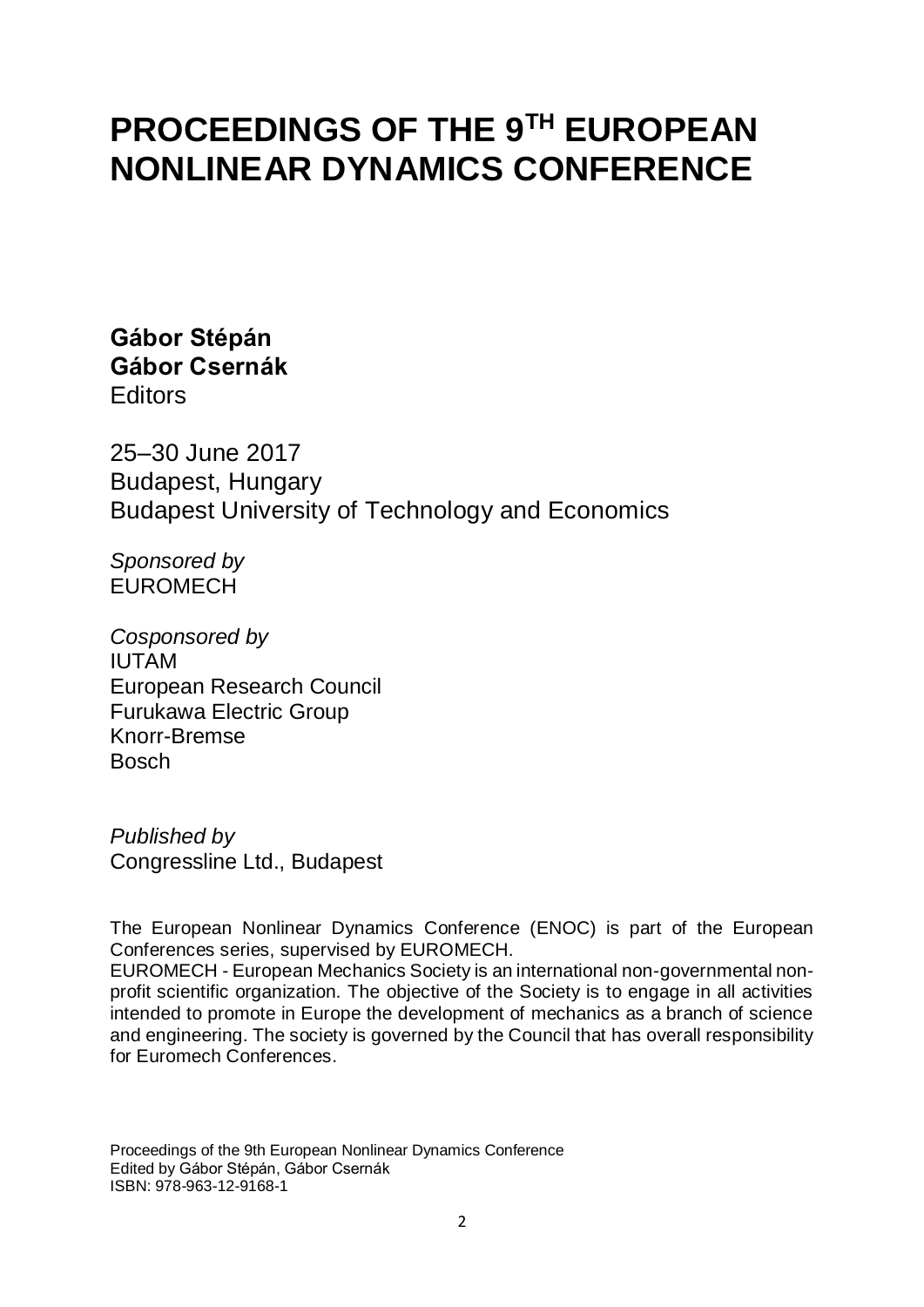The papers in this volume were part of the technical conference cited on the cover and title page. Papers were selected and subject to review by the editors and minisymposia organizers. Some conference presentations may not be available for publication.

The papers reflect the work and thoughts of the authors and are published herein as submitted.

The publisher is not responsible for the validity of the information or for any outcomes resulting from reliance thereon.

Please use the following format to cite material from these proceedings:

**Author(s), "Title of Paper", ID: "Paper ID", in Proceedings of 9th European Nonlinear Dynamics Conference (ENOC2017), edited by Gábor Stépán, Gábor Csernák. Budapest, 2017. ISBN: 978-963-12-9168-1**

Published by CongressLine Ltd. H-1065 Budapest, Révay köz 2. Phone: +36 1 429 0146, Fax: +36 1 429 0147 Website: www.congressline.hu

Copyright © 2017, CongressLine Ltd.

Proceedings of ENOC 2017 are published online at <http://congressline.hu/enoc2017/abstracts.php>

Papers are published as they are submitted and meet publication criteria. A unique paper identifier (ID) number is assigned to each article at the time of the first publication. Utilization of IDs allows articles to be fully citable as soon as they are published online.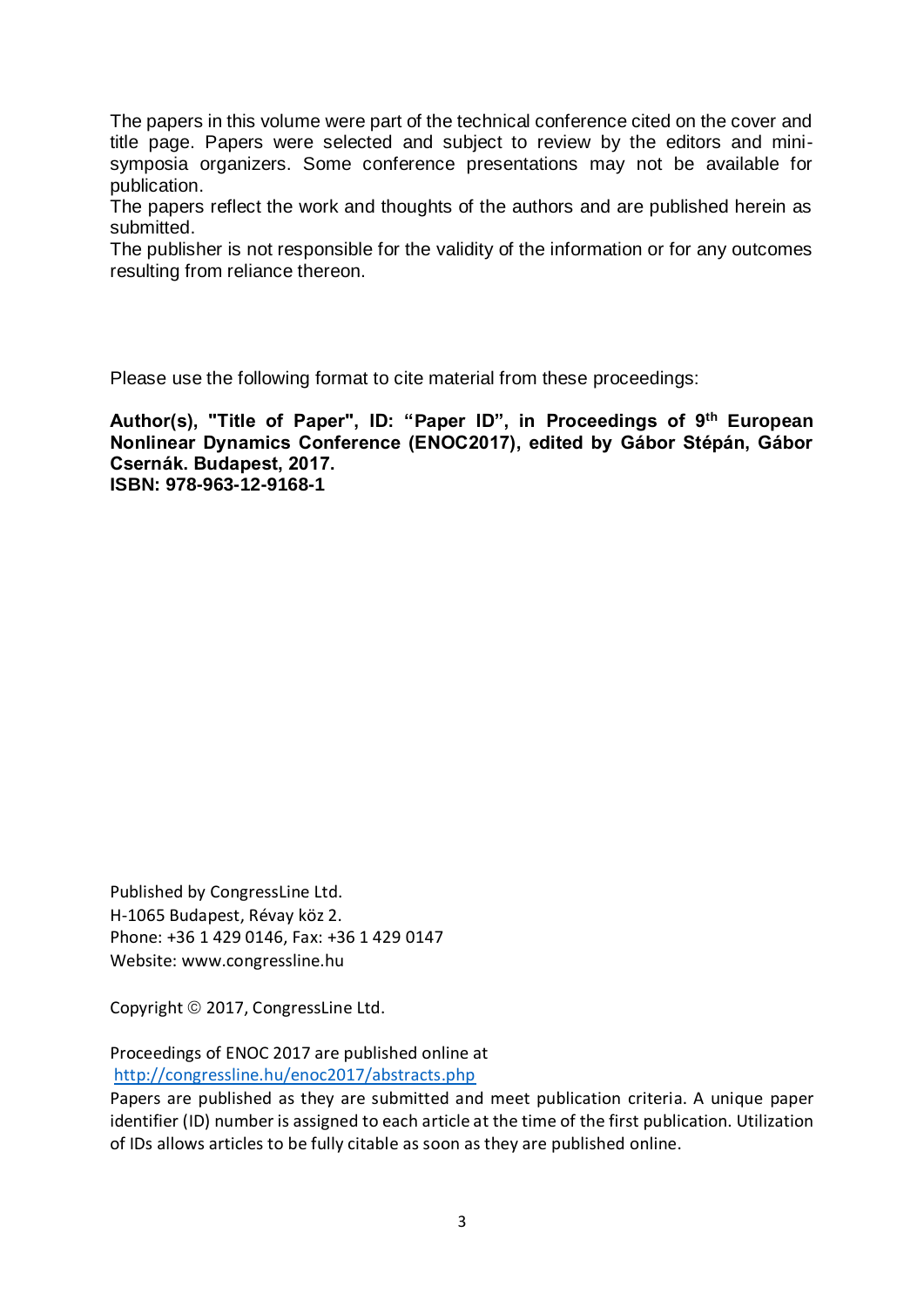# **Contents**

| List of Papers by ID                                      |     |
|-----------------------------------------------------------|-----|
| List of Papers by Mini-Symposia, in order of presentation | 13. |
| List of Authors                                           | 24  |
| Organizers                                                |     |

## List of Papers by ID

#### **ID Paper title**

- Calculus on Smith-Volterra-Cantor sets
- Periodic orbits of a neuron model with periodic internal decay rate.
- On some extension of center manifold method
- Rigidity constraints in Analytical Mechanics.
- Stochastic Asymptotic-preserving Galerkin methods for multiscale kinetic equations with uncertainties
- An Asymptotic-Preserving Stochastic Galerkin Method for the Semiconductor Boltzmann Equation with Random Inputs and Diffusive Scalings
- Contributions of the pool of long-lived chronically infected CD4+ T cells in HIV dynamics: a fractional-order approach
- Waves in Biomembranes with Amplitude-Dependent Nonlinearities
- Selected aspects involved in dynamics and optimization of cranes with a pivoting boom
- Model of Person Balancing on the Seesaw
- Model Free Control of a 2-Input and 2-Output Helicopter System
- Irregular dynamics of an elliptic vortex in an oscillatory nonlinear flow
- On perturbations methods and their applicability in the study of vibrations of axially moving strings and beams
- Decentralized guaranteed cost control for synchronization in networks of linear singularly perturbed systems
- Evaluating Nonlinear Responses of Asphalt Concrete Mixtures under Time-Dependent Loading: in view of three representation functions
- Large time-periodic systems in engineering applications
- Parametric Amplification of Acoustically-Excited Micromechanical Oscillators Using Fringing Electrostatic Fields
- Inverse scattering problems for the perturbed biharmonic operator
- Axial and torsional dynamics of a distributed drill string system
- Asynchronous modes of vibration in a heavy-chain model with linear and rotational springs
- Chaotic triangle wave generator implementing Chua circuit towards DC/DC converter control
- Response Regimes in Equivalent Mechanical Model of Weakly Nonlinear Liquid Sloshing
- Izhikevich Neural Networking Model
- A real-time gesture classification using surface EMG to control a robotics hand
- Control of a vertical mode of a cable by a nonsmooth oscillator
- Energy exhanges in a system of a forced linear structure coupled to a chain of nonlinear oscillators
- Numerical Study on the Waveform Evolution in Metal Material
- Analysis of Pivoting Algorithms for LCPs in Redundant Contact Dynamics
- A Generalised Nonlinear Isolator-Elastic Beam Interaction Analysis for Extremely Low or High Supporting Frequency
- Torsional vibration damper design using Augmented Lagrangian Particle Swarm Optimization
- 46 Vibration localization and snaking bifurcations in a purely mechanical system
- Data preparation for execution of experiments on rigid body motion in a resisting medium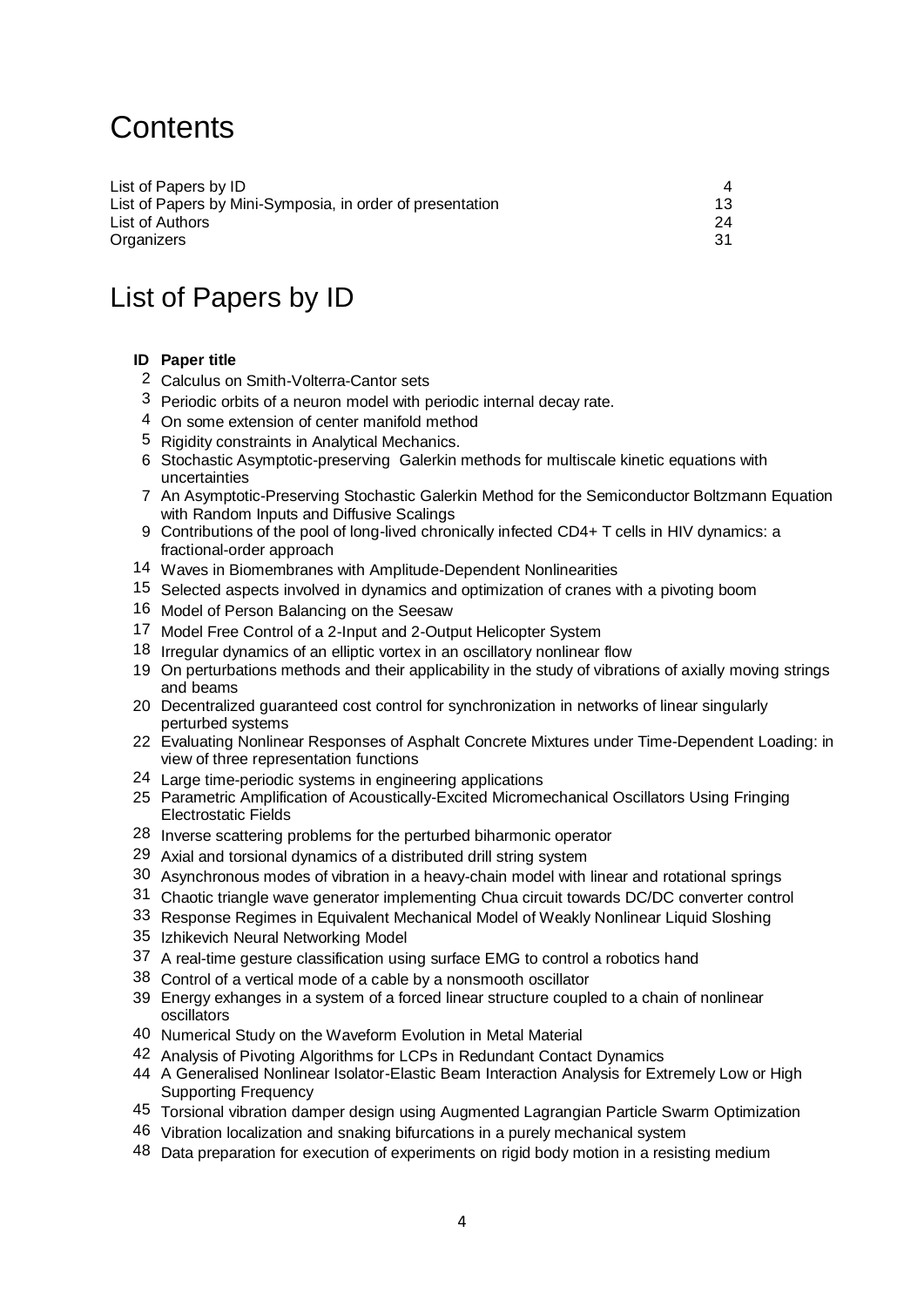- An anisometric dynamical integrity measure and its seamless variation with respect to other measures
- An Online Control Strategy for Time Delayed Vibration Absorber
- Optimization Criterions of a Multi-Time-Delay Controlled Isolation System with Asymmetrical Nonlinearity
- An Influence of Nonlinearity and Discontinuity on Sound Transfer in Reconstructed Middle Ear
- Solitary Waves in Dimer Binary Collision Model: A Comparative Study with Granular Dimers
- Wave Propagation in Granular Dimers Mounted on Linear Elastic Foundation
- Analytical Solution for Energy Harvesting from Nonlinear Transverse Vibration of an Asymmetric Bimorph Piezoelectric Plate
- Influence of Metal Internal Defect on the Propagation of Shock Wave
- Investigation of the dynamics of the wiper blade around the reversal
- Fractional-Order Controller Design Based on the Nyquist Diagram for the Vibration Control of a Flexible Beam
- Two-dimensional motion of a body carrying movable internal masses
- Fractional order convergence of time-discretizations for semilinear PDEs
- Delay-Differential Equations Applied to Queueing Theory
- Topological changes in slow-fast systems: chaotic neuron models
- Devil's Staircase in an Optomechanical Cavity
- Reduced-order Modeling of Strongly Nonlinear Systems Using Measured Time Series
- Evolutionary Dynamics of Membership Distribution Functions of a Forced Triple Well Potential System with Fuzzy Uncertainty
- Numerical Investigation of pad or air gap between the high explosive and flyer in impelling
- Capturing similarity solutions in multidimensional Burgers' equation
- Nonlinear Vibrations Of Functionally Graded Shallow Shells Of A Complex Planform In Thermal **Environments**
- A Degenerate Mode Magnetic Acoustic Resonator
- Anisotropic dry friction with non-convex force reservoirs: modeling and experiments
- Energy exchange and localization in essentially nonlinear oscillatory systems: canonical formalism.
- Reference spreading trajectory tracking control: experimental analysis on a one-degree-offreedom setup
- Switching between coexisting stable periodic solutions by impulsive forces with an application to a vibrating plate
- Analysis of a simplified MEMS oscillator
- Front propagation in bi-stable non-degenerate systems: model dependence and universality
- A probabilistic approach towards robust stability optimization, with application to vibration control Pull-in instability of a typical electrostatic MEMS resonator and its suppression by a delayed
- position feedback Comparison of Moreau-type integrators based on the time finite element discretization of the virtual action
- Stability of Time-Delay Systems: From Integer-Order to Fractional-Order Systems
- Worst-case analysis of approximate straight-line motion mechanism with link tolerances and joint clearances
- 86 On the Influence of Contact Compliance and Stiction on Vibrational Smoothing of Dry Friction
- 87 On the Dynamics of Friction Based Tuned Mass Dampers
- 88 A Feasible Analysis of Quasi-Periodic Mathieu Equations via Floquét Theory
- A Feasible Analysis of Quasi-Periodic Mathieu Equations via Floquét Theory
- Inertial effects in thermoacoustic subcritical bifurcation
- Combined Error Estimates for Numerical Continuation of Stochastic Systems
- Oscillation Patterns in Stochastic Fast-Slow Systems
- Non-hyperbolic Singularities in Fast-Slow Chemical Oscillators
- 93 Cooperative Intersection Automation Using Virtual Platoons
- Experiment and Analysis of Active Vibration Suppression via an Absorber with a Tunable Delay
- Nonlinear Resonances of a Rigid-Flexible Antenna System
- Delayed Random Relays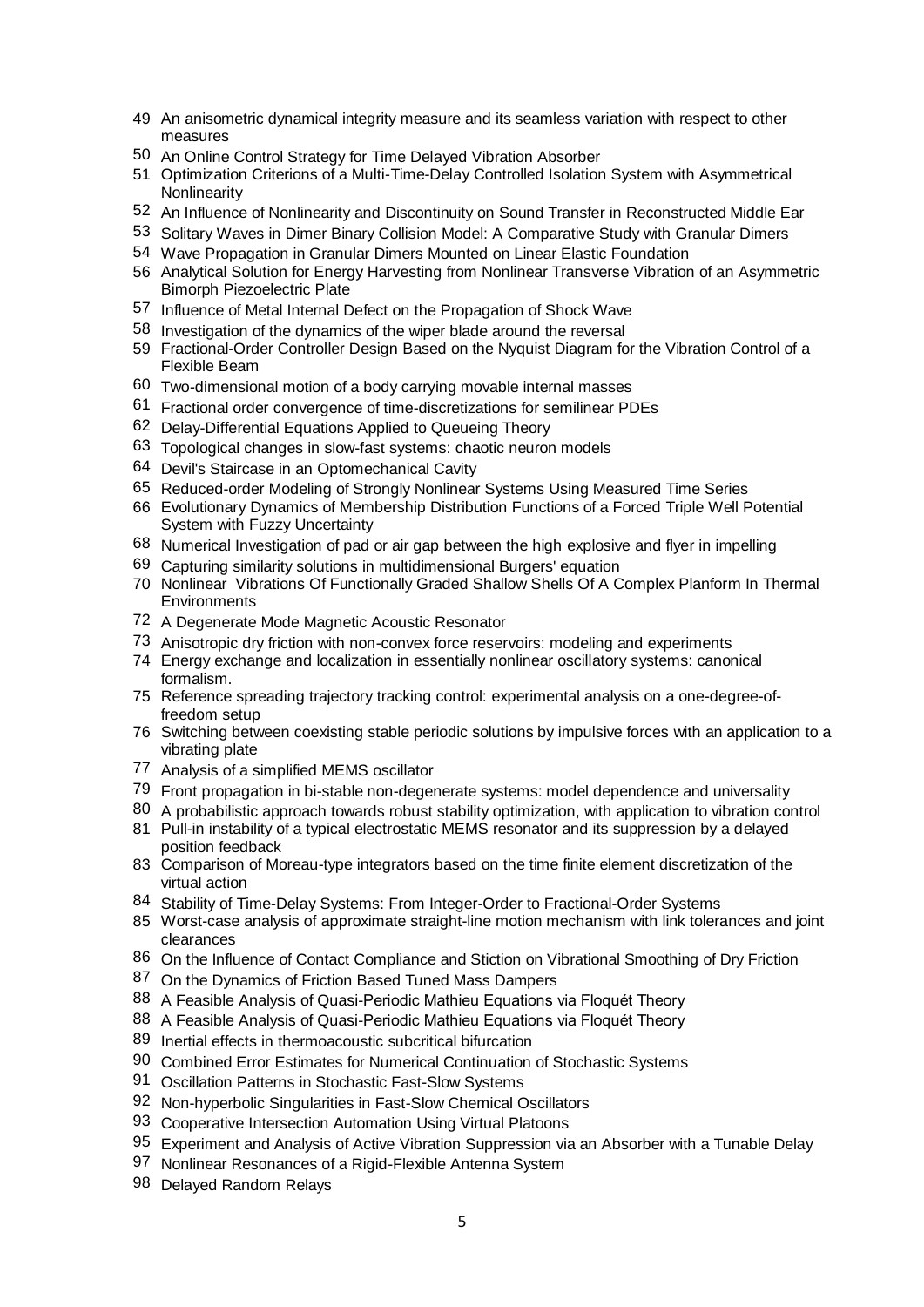- On the mathematical justification of viscoelastic shell models
- Control of mechanical systems with uncertain set-valued friction
- Effects of an external parameter on the synchronization threshold of time-delayed Hindmarsh-Rose neurons
- Nonlinear dynamics of a fluid-filled hollow microcantilever subjected to flowing particles
- Adaptive Control of a Pendulum Using Nonlinear Model Predictive Control
- Stability Analysis of Machining Processes with Parameter Uncertainty
- Heave-pitch-roll Nonlinear Dynamics of a Spar Platform
- Distributed adaptive synchronization control for networked Lagrange system with dynamic friction compensation
- Cable substructuring with feedback delay
- Periodic Regimes Caused by Ice-Fluid-Simple Oscillator Interaction
- Forced and damped solitons in cyclic and symmetric structures
- Control of multistability in vibro-impact systems
- Hopf bifurcation in a delayed nonlinear Mathieu equation
- Transient Responses And Bifurcation Behavior of A Piecewise Smooth Rotor/Stator Rubbing System under Noise Excitation
- Dynamic release condition for latched curved micro beams
- Planar Motions in Grinding Chatter
- Generic Bifurcations at Nonlocal Continua Described by Fractional Calculus
- Period-1 oscillations of a state-dependent delayed TCP model with PIE queue management policy via High-dimensional Harmonic Balance method
- Cascade of bifurcations in nonlinear transonic panel flutter oscillations
- Analysis of Synchronization in Mutually Coupled MEMS Oscillators Via Surface Acoustic Waves Using a Simplified Non-linear Model
- Seismic performance of base-isolated structures based on the force analogy method
- Nonlinear Reduced-Order Modeling for Controlled Aeroelastic Systems
- The threshold behaviour of chaotization phenomenon for multiple frequency perturbations in a cell
- On the Analysis of Quasi-periodic Systems and a Novel ?Deterministic? Explanation of the Stochastic Resonance Phenomenon
- Nonequilibrium Response of Solids to Thermal and Mechanical Perturbances of Submicro and Nanosecond Duration
- Monomolecular reaction networks: flux-influenced sets and balloons
- Applications of Spectral Submanifolds in Nonlinear Modal Analysis
- Non-stationary attractors in forced and damped weakly coupled pendulums
- Differential equations with state-dependent delays smooth center manifolds and normal forms
- Robust Maneuver Load Alleviation via LPV Aeroservoelastic Model
- Prediction of transonic Aerodynamic Forces via nonlinear reduced-order models
- Fundamental Study On Dynamic Property Of Scissoring Bridge For Disaster Relife
- Bifurcation Analysis of Non-Smooth Floating Bodies
- Three-dimensional Energy Channeling in Unit-cell Model Coupled to a Spherical Rotator
- Stabilization control for self-excited oscillation of cantilevered fluid-conveying pipe
- Optimal Timing Control Using the Augmented Phase Reduction
- Nonlinear Dynamics Analysis of a Rotor-Damper System Through Nonlinear Galerkin Method on Approximate Inertial Manifold
- Homoclinic orbits embedded in one-dimensional invariant manifolds of maps
- Slow-invariant-manifold resonance capture in vortex-induced vibration of a circular cylinder with a nonlinear dissipative rotator
- Numerical analysis of a non-linear energy sink (NES) for the parametric excitation of a submerged cylinder
- Low-dimensional piecewise smooth maps with an unpredictable number of switching manifolds
- Dynamics of Ball Bearings with Damages at Outer Raceway Surface -Vibration Response under Different Loads
- Experimental Testing of Rotor-Stator Contact in a Coupled Double Rotor System
- Stability of positive standard and fractional nonlinear systems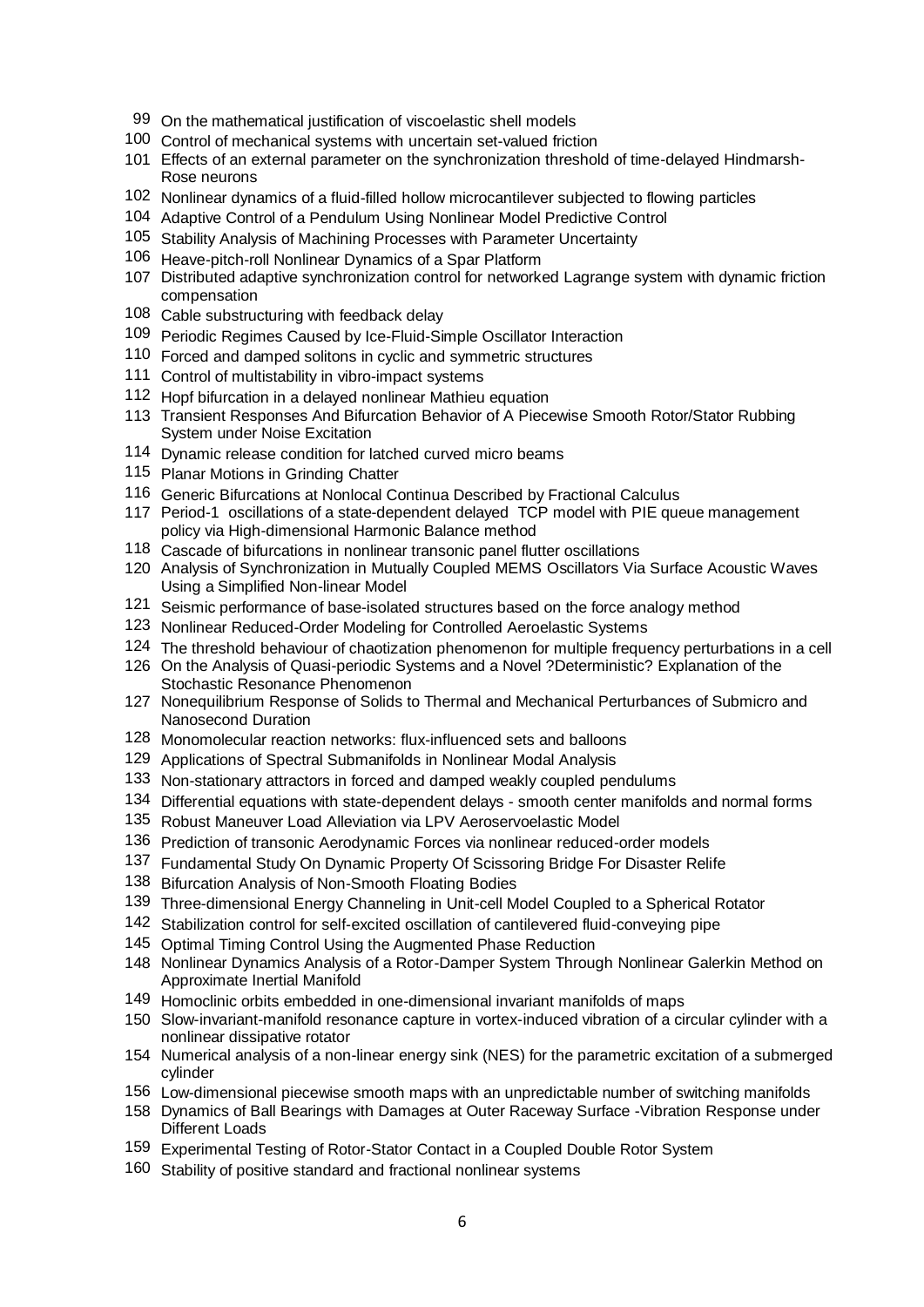- Dynamic bifurcations in slow-fast system of neuronal excitability
- Experimental Tracking of Limit-point Bifurcations using Control-based Continuation
- Lyapunov stability of measure differential inclusions applications in nonsmooth mechanics with singular mass matrices
- A robust-tube MPC approach for the analysis of load response of power plants
- Computing solution surfaces of quasilinear PDE's by continuation
- Dynamically Balanced Optimal Gait Generations for the Biped Walking on Stairs Using GA and GA-NN
- Energy conversion in a dynamic vibro-impact system with dielectric elastomers
- Non-linear dynamics for contactless characterization of graphene
- A three field weak formulation for integration of the equations of motion of multibody systems subject to equality constraints
- Vibrational analogue of coherent quantum Rabi oscillations in a three-body nonlinear mechanical system
- Hydrodynamics and stochastic dynamics of a parametric pendulum wave energy converter
- Vibrations of Rotating Composite Blades with Embedded Nonlinear Piezoelectric Elements
- Statistics of the response of a dry-friction oscillator stochastically excited
- 178 A solution of the general single contact frictionless problem using tools of b-geometry
- Recursive Modular Approach for the Modeling and Simulation of a Pipe Conveying Fluid
- Combined resonance of a nonlocal nanobeam on fractional Pasternak-type viscoelastic foundation
- Dynamic analysis of a cantilever beam subject to a moving mass under unilateral constraint
- A nonlinear model for design of beams operating in largely deformed configurations
- Nonlinear control and stability analysis of a stroke limited inertial actuator in velocity feedback
- Modal Analysis of Structures in Periodic States
- Experimental characterisation of tape spring nonlinear compliant mechanisms
- Tweezer control for chimera states in small networks
- Computing partial synchronization manifolds of delay-coupled systems
- Cylindrical Cavity Evolution in a Plane Parallel Potential Flow of the Perfect Incompressible Fluid
- Chain Fountain Dynamics
- Forced Resonance Vibrations of the Dissipative Spring-Pendulum System
- Control of nonlinear localized waves by an external action
- Symmetry-induced dynamic localization in lattice structures
- Minimum Damping Needed for Vanishing an Unstable Pocket of a Hill Equation
- Stochastic sensitivity in dynamic bifurcations with delayed feedback revealed through multiple scales analysis
- Analysis of stability transitions in a microswimmer with superparamagnetic head
- On the problem of control resonance oscillations of a mechanical system with unbalanced exciters
- Computing the viscous fluid flow between moving cylinders of an arbitrary cross-section
- Time-stepping scheme for mechanical systems with unilateral constraints and time-delays
- Nonlinear damping types in wake oscillator model for vortex-induced vibrations of 2DOF rigid structure
- Sympodial fractal structures: tree-inspired concept for biomimetic engineering design
- Wave Propagation in Nonlinear Implicit Lattices
- Variety of interfacial patterns in miscible fluids induced by vibrations
- Energy recovery from a pendulum vibration absorber with a maglev harvester
- Interaction of period-1 orbits in a dual-frequency driven asymmetric nonlinear oscillator
- Lagrangian and Eulerian Coherent Structures in Complex Dynamical Systems
- Analysis of passive wearable spring-clutch device for energy saving during walking
- Nonlinear Phenomena in AFM Arrays
- Analysis of Non-Linear Dynamic Behaviours in Asphalt Concrete Pavements Under Temperature Variations
- Sufficient conditions for convergence of discrete-time Lur'e type systems
- Homoclinic Chaos near resonances in coupled SQUID
- Numerical studies on piezoelectric energy harvesting from vortex-induced vibrations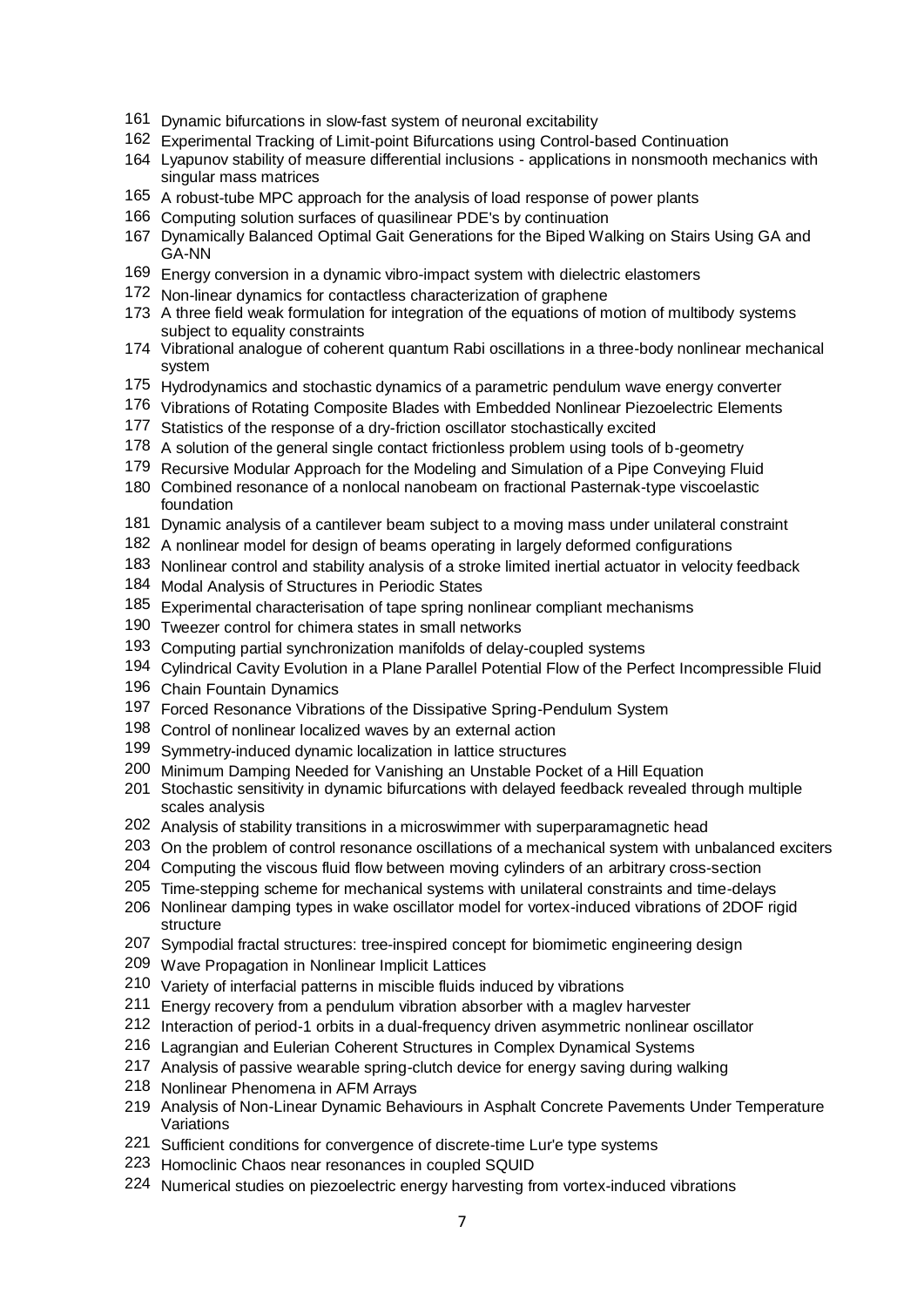- A Discrete Predator-Prey Conflict Model with Defense Term
- Experimental Validation of Vibro-Impact Force Models using Numeric Simulation and Perturbation Methods
- Simulations in Nonlinear Behavior of an Electrostatically-actuated Corrugated Diaphragm in Microelectromechanical System Tunable Filters
- Dynamic Control of 3D Directional Drilling Systems with State Estimation
- String stability for cascaded systems subject to disturbances
- Dynamic Data-Driven Adaptive Observations in a Vortex Flowfield
- Nonlinear dynamics of microplate-based imperfect MEMS
- Parametric vibrations of a rotating thin-walled composite blade subjected to base excitation
- Analysis of underactuated dynamic locomotion systems using perturbation expansion the twistcar toy example
- Fatigue Behavior of Heat-Damaged and FRP Repaired Beams
- Inherent control error in a multi-PD controlled double inverted pendulum
- Spectral Submanifolds and Exact Model Reduction for Nonlinear Beam Dynamics
- Active Vibration Control of a Nonlinear System using Pole Placement
- Recent Advances in the Theory of Lagrangian Coherent Structures for Three-Dimensional Flows
- Generalized Fractional Order Reset Element (GFrORE)
- On the Two Degrees of Freedom Oscillator with Nonlinear Stiffness Coupling: Theoretical and Experiment Results
- Towards the Adoption of the Stiffness Evaluation Procedure as Non-intrusive, Non-linear Model Reduction Method in Car Crash Simulations
- Influence of frictional mechanism on chatter vibrations in cutting process
- Effect of periodic chip formation on the stability of turning processes
- Nonlinear traffic modeling for urban road network and related robust state estimation
- An augmented Lagrangian frictional contact formulation for nonsmooth multibody systems
- Nonlinear Electromechanical Interactions in Rotordynamics of Electrical Machines
- Effect of Geometric and Material Nonlinearities on the Dynamic Behaviour of PMUTs
- Modes of vibration of nanobeams vibrating with large displacements and actuated by DC electric tensions
- Modification of Moreau-Jean?s Scheme for Energy Conservation in Inelastic Impact Dynamics
- Reduction of Amplitude Fluctuations in Synchronized MEMS-Based Oscillators
- Beyond complete synchronization of identical systems : multidimentional dynamic consensus
- On Time-Varying Velocity for an Axially Moving String under Viscous Damping
- Three to One Internal Resonance of Modes With Different Decay Rates
- Towards an Optimal Control Framework for Non-Smooth Mechanical Systems
- Impulsive damping of mechanical systems: periodic solutions and energy harvesting
- Flow-induced vibration of a D-shape cylinder
- Regularization of nonsmooth systems using geometric singular perturbation theory and blowup
- Experiments and Analysis on Nonlinear Vibrations of a Post-buckled Stepped Beam
- Nonlinear rotordynamic-thermal analysis of micro gas turbines
- Bifurcation analysis of Nonlinear Normal Modes with the Harmonic Balance Method
- Effect of Gravity on the Nonlinear Dynamics of an Overhung Rotor with Annular Rubs
- Mass detection through parametric analysis and symmetry-breaking in a MEMS array
- Flutter instability of a visco-elastic belt drive
- Spectrum of an impact oscillator via nonsmooth modal analysis
- Stabilization of a Multi-Tethered Lighter-Than-Air Rigid-body Sphere Undergoing Vortex-Induced Vibrations in Uniform Flow
- Experimental Frequency Response Synthesis for Nonlinear Systems
- Switching to nonhyperbolic cycles from codim-2 bifurcations of equilibria in DDEs
- Maximum vibration amplitude during run-up of a Jeffcott rotor at parametric anti-resonance
- Numerical approximation of invariant manifolds for dynamical systems with simultaneous self- and forced excitation
- Towards Experimental Nonlinear Modal Analysis of Systems with Nonlinear Damping
- Torsional vibrations in truck powertrains with dual mass flywheel having piecewise linear stiffness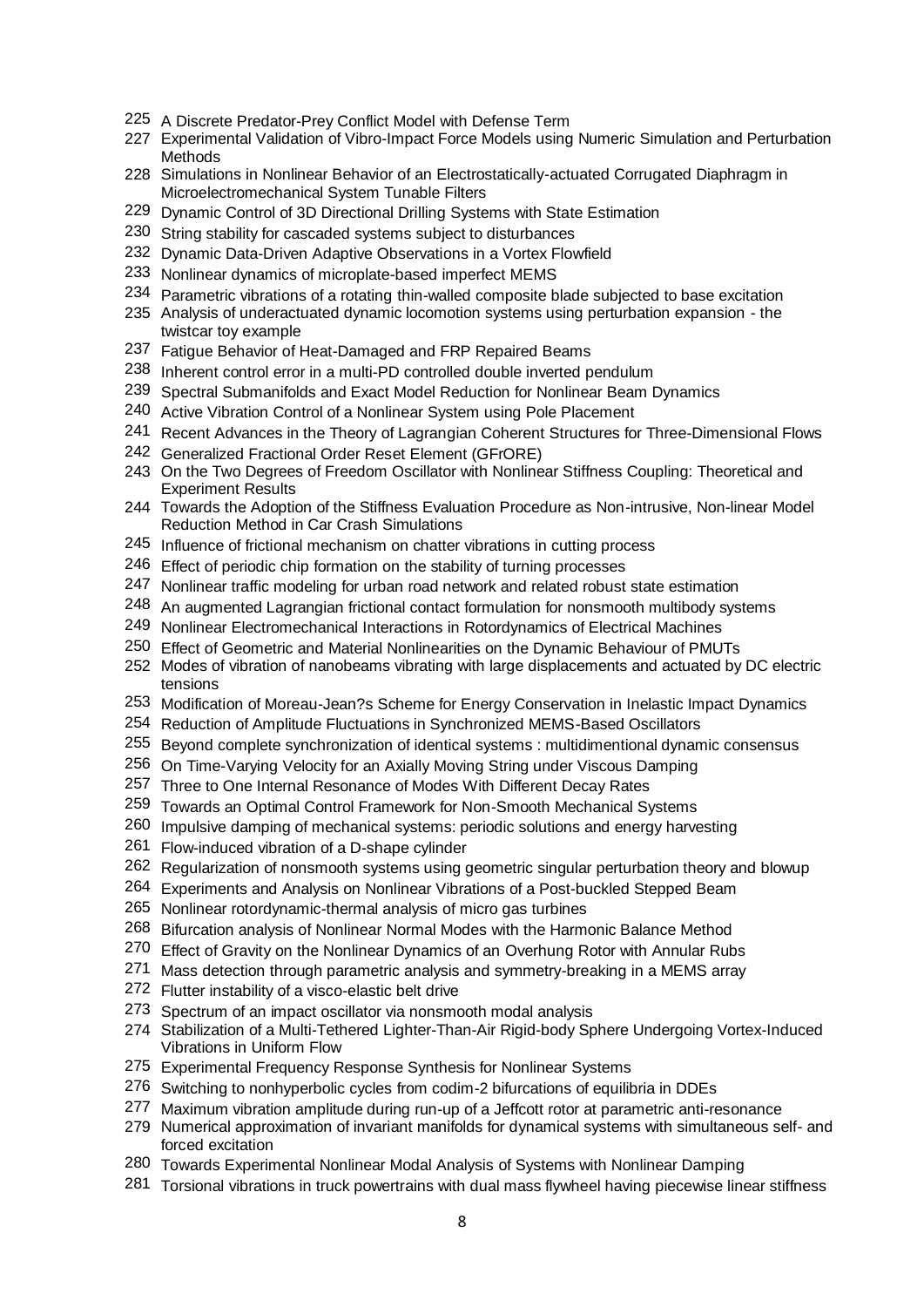- Lyapunov stability of a planar rigid body with two frictional point contacts
- On the family of gradient-free control functions for extremum seeking problems
- Flutter of Plate in One Side Flow
- Nonlinear Normal Modes of Coupled van der Pol Oscillators Exhibiting Synchronisation
- Low-Pass Filter with Hybrid Integrator-Gain Switching for Increased Bandwidth
- A neutral homoclinic bifurcation in a 3D map
- Multi-scale Dynamics in Microstructures
- Comparison between piecewise linear and smooth dynamics: A case study of decomposing a degenerate bifurcation
- Steady streaming in a vibrating channel with ratchet
- Passive realization of a nonlinear piezoelectric tuned vibration absorber with a saturable inductor
- Fluid-Structure Interaction Simulations of Heart Valves with Dynamic Contact
- Nonlinear Vibration Energy Harvesting Using Piezoelectric Tiles Placed in Stairways
- On periodic trajectories of a near-Hamiltonian autonomous dynamical system
- Numerical continuation for edge following in tactile robotics
- Impact dynamics near unilaterally constrained grazing orbits
- Non-linear dynamics of opto-thermally excited atomically thin graphene resonators
- Measurement of backbone curves of a nonlinear piezoelectric cantilever beam
- Plane motion of the rigid body with the spring-damper suspension
- Non-classical nonlinear normal vibration modes in mechanical systems
- Damped Hill?s Equation and its application to attenuate vibrations
- Non-linear dynamics of a rotor system with compliant seal
- Nonlinear analysis of the body sway of car-trailer combinations with nonlinear shock absorber and tire characteristics
- Bistability of a cantilever actuated by fringing electrostatic fields
- Saturated Adaptive Control of Muscle-like Compliant Manipulation Systems
- Modeling of controllable support stiffness bio-inspired by tactile sensor systems
- The NSCD method for dynamic analyses of ancient masonry tower under transversal dynamic loadings
- Position Control of a Electro-Pneumatic Clutch Using Takagi-Sugeno Techniques
- 1:1 Internal resonance of two transverse modes of a Microbeam using approximate mode shape
- Interacting global and slow manifolds
- Modeling of the Dynamics of an Autoparametric System with the Spherical Pendulum
- Twin canards and MMOs in a chemical reaction model
- On relative equilibria of a massive point on an uniformly rotating spherical asteroid
- Analysis of coupled finite-volume/Monte-Carlo methods for plasma edge simulation in fusion reactors
- Dynamics of a strongly nonlinear mechanical system: a case of dissipation-induced instability
- Mixed synchronization in a triplet of coupled mechanical oscillators
- A Multiple Scales Analysis of Very Large-Scale Arrays of Globally Coupled MEMS Resonators
- Delay system modelling and analysis of a down-hole tool in drilling systems
- Implicit finite element formulation of the inverse dynamics of vibrating robots
- Control of a cart with oscillators under uncertainty
- The impact of non-smoothness in the tyre-force characteristics on the nonlinear dynamics of towed vehicles
- Control-based continuation of unstable pedestrian flows
- Motion Planning Problem for a Finite-Dimensional Approximation of the Navier-Stokes Equations
- Vibration-based energy harvesting via a bistable system: experimental study
- Non-linear dynamics of a heavy mass particle and rolling ball along curvilinear trace of series of circle arcs: Phase trajectory portraits, some analogies and vibro-impacts
- Energy method applied to the asymptotic methods of Non-linear mechanics
- Experimental Investigation of The Friction-Induced Instabilities at the Origin of Wet Belt Squeal
- Direct antiresonance continuation for non linear dynamic absorbers
- Different models for balancing using accelerometer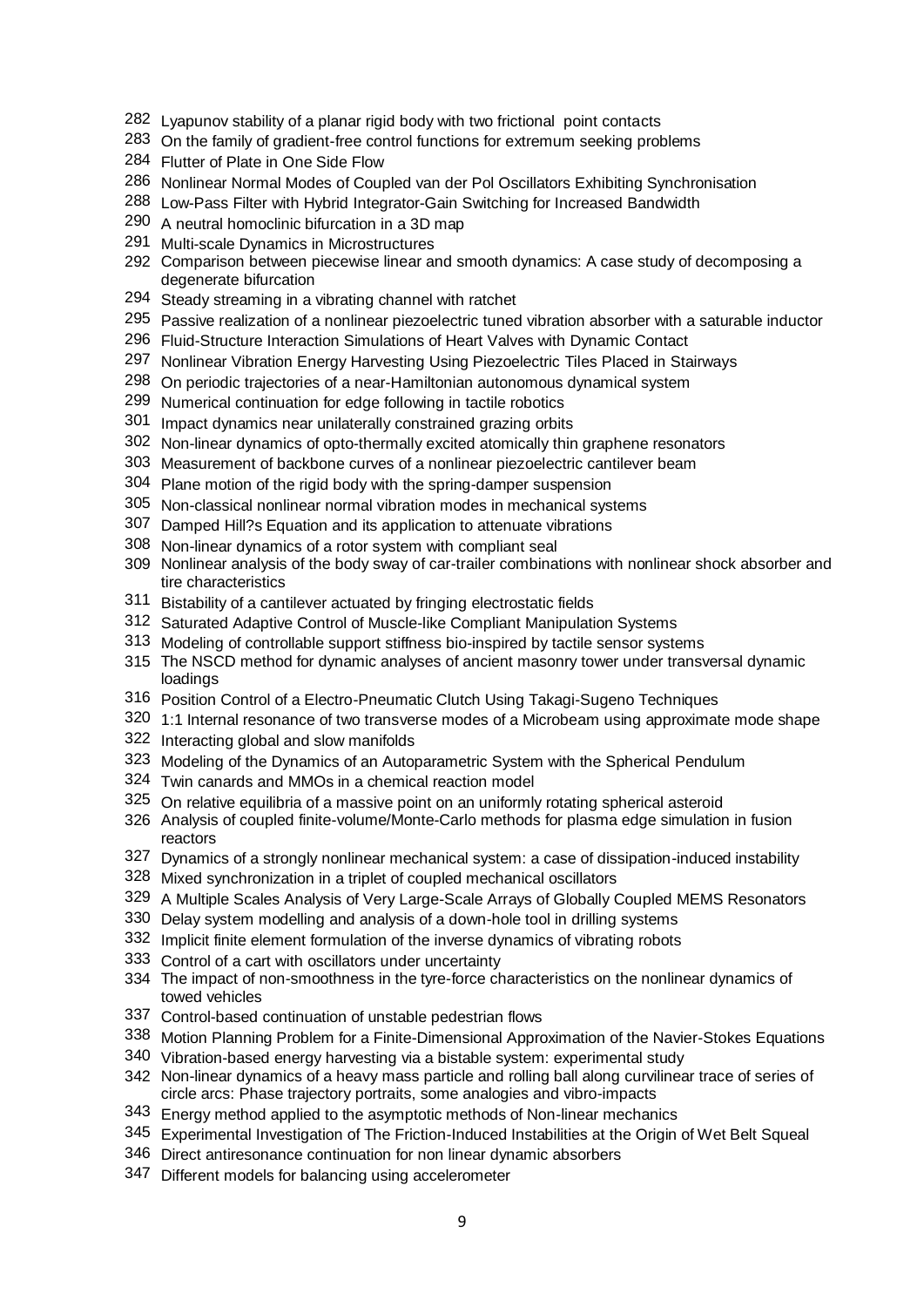- Nonlinear Dynamics of Oscillators with Shape Memory Alloy
- Exact Model Reduction for a von Kármán beam
- Nonlinear System Identification of a Beam with Magnetic Restoring Forces
- Feedback PDalpha type Iterative Learning Control for Fractional-Order Human Arm-Support Nonlinear System
- Particle Filters with Nudging in Multiscale Chaotic Systems: with Application to the Lorenz-96 Atmospheric Model
- A numerical study of elastic Fano resonances in degeneracy-broken trapped mode resonators for biosensing applications
- Path-based measures of transport and expansion rates in stochastic flows
- Room-Temperature Stochastic Switching in a Duffing Graphene Resonator
- Delay-Independent Partial Synchronization in Networks of Non-identical Nonlinear Systems with Transmission Delay Coupling
- Probabilistic Quantification of Extreme Events in Complex Systems
- Stability and Control of the Fractional Damped Delayed Mathieu Equation
- The Discretized Coulomb Friction Model in a Non-Singular Complementarity Formulation for Multibody Systems with Contacts
- Chaos Control in Fractional-order Systems Using Fractional Chebyshev Collocation Method
- Parameter Sensitivity in Experimental Wave Propagation Studies with Beam like Structures: Shadow of Chaotic Scattering in Continuum Structural Dynamics?
- The influence of imperfections on the spatio-temporal dynamics of a parametrically excited nonlinear viscoelastic micro-beam-string
- Folding tori and Chenciner bubbles in an ENSO model with delayed feedback
- Extraction and Prediction of Coherent Patterns in Incompressible Flows through Space-Time Koopman Analysis
- Frictional passive damping in a beam on foundation under moving loads
- Post-critical vibrations in an auto-resonant axial-torsional vibratory drilling system
- Experimental Studies with Drill String: Effects of Drill Mud
- Analysis of oscillatory motions of chromosomes during anaphase using biomechanical oscillatory model of mitotic spindle
- Control of amplitude chimeras by time delay in dynamical networks
- Differential positivity for nonlinear consensus
- Stability of amplitude chimeras in oscillator networks
- Embedded Construction of Adjoint Equations for Optimization using Continuation
- Preloading in Nonlinear Oscillator
- Demonstration of Electrostatic MEMS Bifurcation Sensors
- Global manifolds parametrised by isochrons
- Synchronisation of beams attached to a rotating hub
- Parametrically excited inertial sensors
- Bifurcations in implicit map application to Surface Location Error in milling processes
- Runout in milling: Tiny cause with significant effects
- Modal Asymptotic and Numerical Analysis of Sub-harmonic and Quasi- periodic Vibrations of Beams with one and two cracks
- The emergence and breaking of synchrony in networks of dynamical systems
- Locomotion conditions for a two-body system on a rough inclined plane
- Nonlinear Normal Modes of Free and Forced Nonlinear Torsional Vibrations of Piecewise Linear Systems
- A nonlinear tuned vibration absorber for chatter mitigation
- Uncovering detached resonance curves in single degree-of-freedom systems
- Compensating symmetry breaking in planetary gearboxes by means of tooth profile modifications
- Analysis of a remarkable singularity in a nonlinear DDE
- Robust Dynamic Vehicle Routing for On-Demand Systems under Light Load
- Artificial Potential Functions for Control of Automated Vehicles
- On the Dynamics of Dimpled Electrostatic MEMS Actuators
- Modelling and control of a simplified Traveling system under temperature variation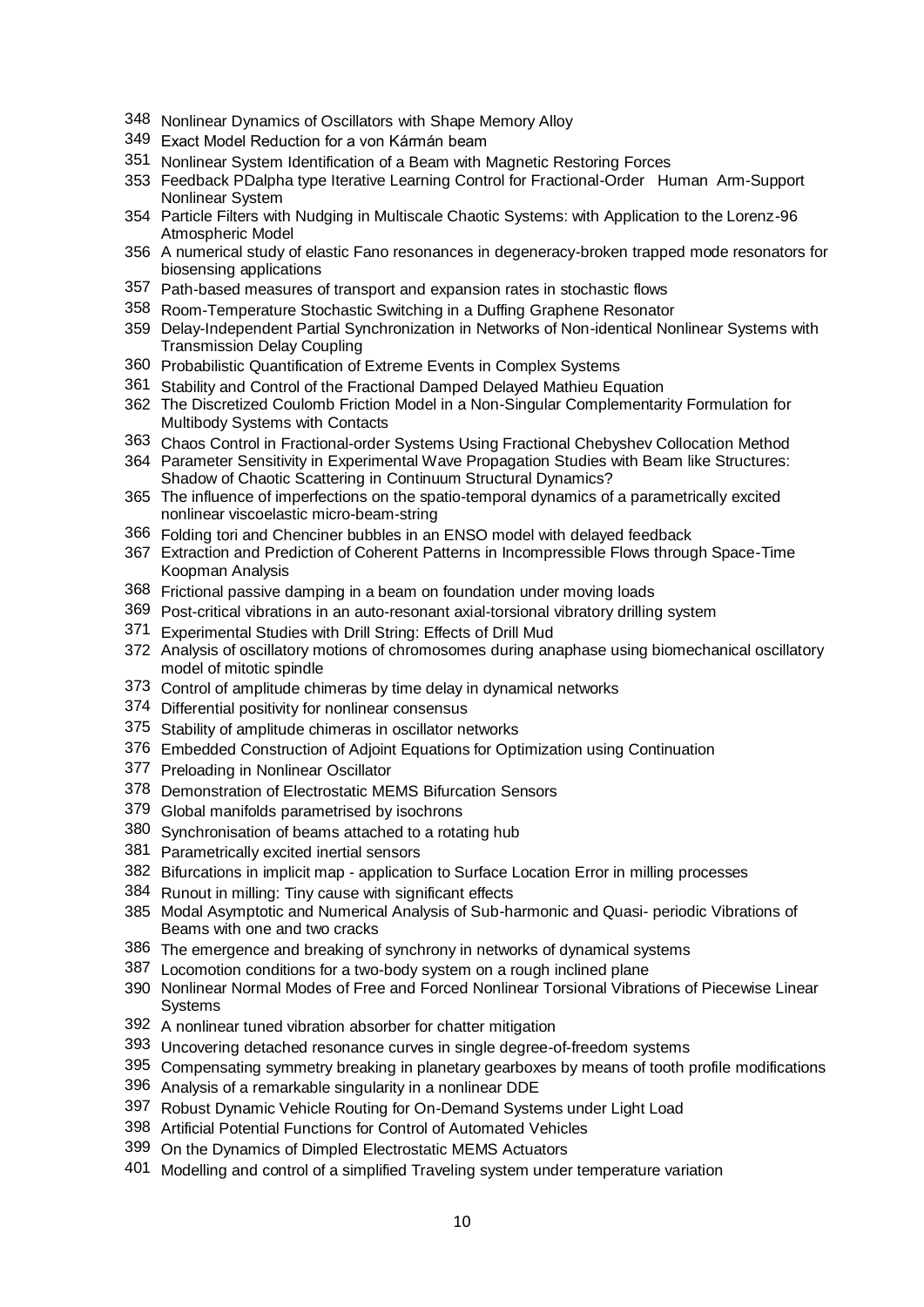- Experimental Nonlinear Phenomena in Structures with Multiple Equilibria Controlled by Boundary Displacements: Ultra-fast Decay of Coupled Vibrations
- Nonlinear Characteristics of Hunting Motion of a Railway Wheel Set By Using a Roller Rig
- Finding periodic solutions in the dynamics of metal cutting via averaging
- Experimental analysis of a rotor system with two-phase flow squeeze film dampers under low supply pressure
- Expert stick balancing: Levy distributions and the edge of stability
- Building a test equipment for measuring chaotic behaviour in a frictional oscillator
- Three-segmented hopping leg for the analysis of human running locomotion
- Experimental and Numerical Study of Nonlinear Galloping oscillations Interfering with Vortex-Induced Excitation
- Dynamics in Milling Pocket Structures
- Identification Of Nonlinear Damping For Large-Amplitude Vibrations Of Plates And Shells
- Dynamics Of Statically Pre-Loaded Human Aorta With Residual Stresses
- Nonlinear Random Vibrations of Stretched Beam Discretized by Finite Difference Scheme and Excited by Gaussian White Noise
- Nonlinear model identification and spectral submanifolds for multi-degree-of-freedom mechanical vibrations
- Motion Control of a Flexible Underactuated Manipulator by Using High-Frequency Excitation
- Passive/active thermal dynamics in the coupled nonlinear vibrations of laminated plates
- Energy transport and localization in the system of harmonically coupled pendulums
- Optimization of Planetary Gear Systems
- Delayed Tyre Model in Vehicle Shimmy
- Small-scale counter-rotating Darrieus wind turbine
- Approximation of Top Lyapunov Exponent of Stochastic Delayed Turning Model Using Fokker-Planck Approach
- Balancing on accelerating skateboard
- Accuracy enhancement of predicted stability lobes when applying the upgraded model of regenerative chatter vibrations in milling to large diameter cutters
- Fractional Order PI Gimbal Control
- Tracking critical points on evolving curves and surfaces
- Direct and Parametric Entrainment of a Graphene Oscillator
- Dynamics and fracture of impacted sandwich composites under time varying loads: Numerical modelling and simulations
- Non-reverse Motion of a Two-body System along a Straight Line on a Rough Horizontal Plane
- Discontinuous dynamics of wheels with a towed axis
- Multiscale Methods and Inverse Problems in Modelling of Intracellular Processes
- Effect of Softening Constitutive Law on Column Buckling
- Parameter estimation for nonsymmetric matrix Riccati differential equations
- Semi-analytical investigation of unsteady free-boundary flows
- Simplified model of rocking suitcases
- 447 Galerkin approximations for the Pole placement of time delayed systems
- Wrinkling patterns of thin films under finite membrane strain
- Perturbation Analysis on the Dynamic Behaviours of Planetary Gear Sets with Friction
- Continuation of periodic orbits in symmetric conservative systems: an application to the planar 2k+1 body problem
- A Modified Two-Timescale Incremental Harmonic Balance Method for Steady-State Quasi-Periodic Responses of Nonlinear Systems
- Set Oriented Numerical Methods for Spatially Dependent Parameter Uncertainty
- Dynamics of the basketball rolling along the rim
- Forced Vibrations of a String in the Presence of a Smooth Unilateral Obstacle
- Experimental Identification of an Aircraft Piccolo Tube Exhibiting Nonsmooth Nonlinearities
- Nonlinear material modelling of an airsoft pellet applied for impulse excitation
- Predictive control of robot manipulators with flexible joint
- Experimental study of noise reduction using an hybrid electro-acoustic NES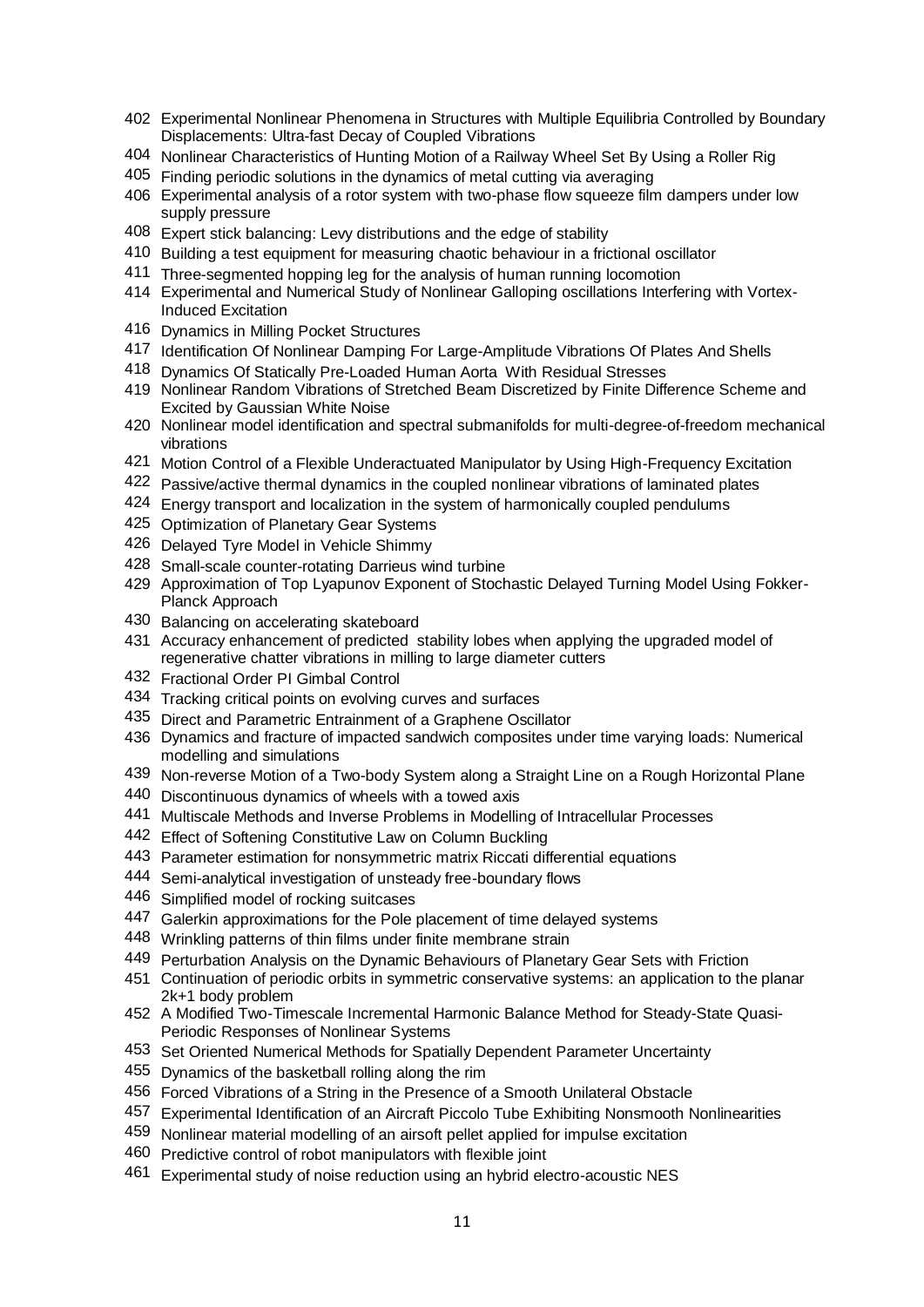- Hopf Bifurcation in a Nonlinear Mechanical Model of Human Balancing with Delayed PDA Control
- Passive vibration control with a bistable nonlinear absorber
- On the Effect of the Deformed State of a Tire on the Combined Wheel's Rolling, Sliding, and Spinning with Dry Friction
- A Mechanistic Ploughing Model for Chatter Magnitude Limitation in Thin-Walled Parts Turning
- Harmonic balance method with iterative frequency technique for nonlinear oscillators
- Stationary and Non-stationary Dynamics of the Parametric Pendulum
- Convergence of equation-free methods in the case of finite time scale separation with applications to deterministic and stochastic systems
- Improved Theory of the Combined Dry Friction in Problems of Pneumatics? Dynamics
- Vibration decay and positioning time of sampled-data systems with dry friction
- 477 Non-smooth torus to identify domain of attraction of stable milling processes
- Vibration-based testing of bolted joints
- On Dynamics of a ParticleTethered to aRigid Body by Two Unilateral Constraints
- Inertia Properties and Their Role in Haptic Rendering
- Proper Orthogonal Decomposition Analysis of Impact-Induced Dynamics of the Olive Tree Branch: A Paradigm of a Complex Soft-Stiff Structure in Biomechanics
- Regularization, piecewise smooth systems and the Painlevé paradox
- Modelling and simulation of vibrocompaction processes
- Parametric study of the force acting on a target during an aircraft impact
- Borehole Spiraling as Limit Cycle of Directionally Unstable Drilling Systems
- Stability of Capillary Waves of Finite Amplitude
- Linear Flows in the Rapid Distortion Limit: Dynamical Systems Analysis of the Kelvin-Townsend Equations
- Stability and Vibration Amplitude of the Quasi Periodic Delayed Mathieu Equation wiht Frequeny-Modulated Coefficinets
- 2D Control of Energy Transport in the Locally Resonant Unit Cell Model with Self Excitation
- Model reduction for mercury porosimetry: invasion percolation on regular, exotic and random networks
- A Chaotic Linear Operator on the Space of Odd 2??Periodic Functions
- Energy Harvesting from Vortex Induced Vibration using Period-1 Rotation of Parametric Pendulum
- Robustness of coherent sets computations
- Advantages of Alpha-Stable Distribution fits for Dynamic Responses of Nonlinear Structures subjected to Random Excitations
- Analysis of traffic data by considering nonlinearity and nonstationarity
- Vibratory Forces and Some Phenomena?s of Their Action
- Frequency Response of P-Mode Intrinsic Localized Mode
- Solution of Scale Dynamic Systems
- Extreme Response Mitigation of Stochastically Forced Nonlinear Structures
- Dynamics of a Small Stiff Spherical Particle in an Acoustic Standing Wave in Fluid
- Nonholonomic lane change maneuvers for connected and autonomous vehicles
- The role of vibrations in tactile perception
- Slow-Fast Hamiltonian Systems: Dynamics and Bifurcations
- Analysis of dry galloping on inclined cables under stationary wind
- Parametric Excitation and Detection of Electrostatic MEMS Actuators
- On the seismic damage in historical building archetypes
- Intermittent delay feedback control as an origin of physiological movement variability
- Autoresonant excitation and control of parametric vibration
- Parametric resonance of a nonlinear energy harvester for torsional vibrations
- NumericalMethodforNonlinearVibrationofContactJointStructures
- Analytical studies of a two degree-of-freedom vibro-impact system
- Intermittent Oscillations of Elastic structure in Fluctuating Axial Fluid Flow
- Uncertainty Quantification and Response Reliability for a Nonlinear Resonant MEMS T-beam Structure Undergoing 1:2 Autoparametric Resonance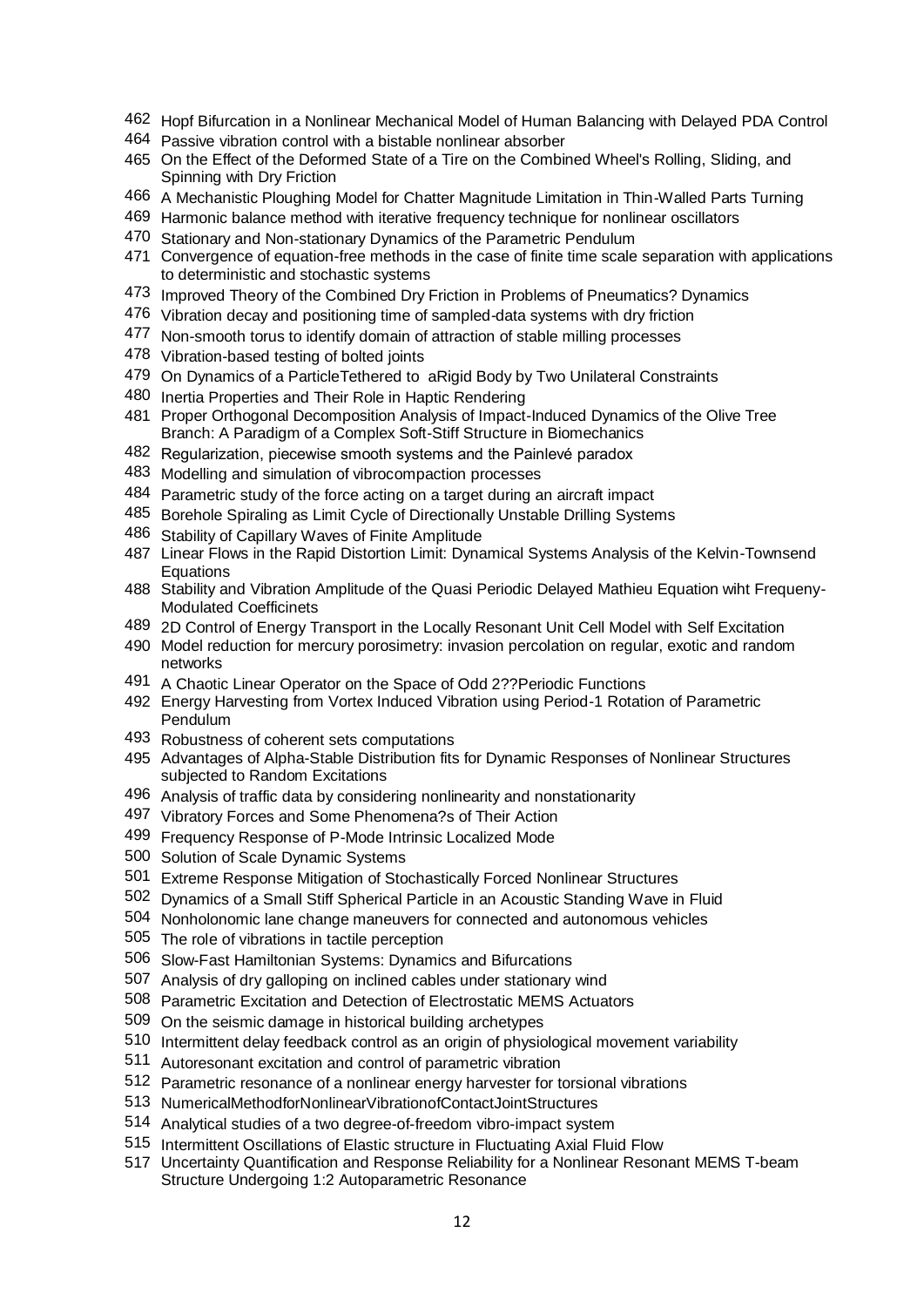- 518 Drillingdynamicsunder1:1internalresonancebetweenaxialandtorsionalmodes
- 521 Numerical solving unsteady space-fractional problems
- 522 Dynamical response identification of a class of nonlinear hysteretic systems
- 523 Towards a bifurcation theory for random dynamical systems
- 528 The Existence of Extremal Solutions for a Coupled System of Nonlinear Fractional Integro-Differential Equations
- 526 Hyperbolic periodic orbits in nongradient systems and small-noise-induced metastable transitions
- 530 Linearizability Condition of Nonlinear form of Riccati equation
- 531 New driver assistance functions for commercial vehicles

## List of Papers by Mini-Symposia, in order of presentation

### Reduced-Order Modeling and System Identification

- Nonlinear Reduced-Order Modeling for Controlled Aeroelastic Systems (123)
- Prediction of transonic Aerodynamic Forces via nonlinear reduced-order models (136)
- Particle Filters with Nudging in Multiscale Chaotic Systems: with Application to the Lorenz-96 Atmospheric Model (354)
- Experimental Identification of an Aircraft Piccolo Tube Exhibiting Nonsmooth Nonlinearities (457)
- Model reduction for mercury porosimetry: invasion percolation on regular, exotic and random networks (490)
- Towards the Adoption of the Stiffness Evaluation Procedure as Non-intrusive, Non-linear Model Reduction Method in Car Crash Simulations (244)
- Experimental Frequency Response Synthesis for Nonlinear Systems (275)
- Towards Experimental Nonlinear Modal Analysis of Systems with Nonlinear Damping (280)
- Reduced-order Modeling of Strongly Nonlinear Systems Using Measured Time Series (65)
- Applications of Spectral Submanifolds in Nonlinear Modal Analysis (129)
- Parameter estimation for nonsymmetric matrix Riccati differential equations (443)
- Linearizability Condition of Nonlinear form of Riccati equation (530)

## Asymptotic Methods

- Non-stationary attractors in forced and damped weakly coupled pendulums (133)
- Vibrational analogue of coherent quantum Rabi oscillations in a three-body nonlinear mechanical system (174)
- On periodic trajectories of a near-Hamiltonian autonomous dynamical system (298)
- Plane motion of the rigid body with the spring-damper suspension (304)
- Stationary and Non-stationary Dynamics of the Parametric Pendulum (470)
- Analytical studies of a two degree-of-freedom vibro-impact system (514)
- On perturbations methods and their applicability in the study of vibrations of axially moving strings and beams (19)
- On the mathematical justification of viscoelastic shell models (99)
- On Time-Varying Velocity for an Axially Moving String under Viscous Damping (256)
- Small-scale counter-rotating Darrieus wind turbine (428)
- Semi-analytical investigation of unsteady free-boundary flows (444)
- Control of nonlinear localized waves by an external action (198)
- Forced Resonance Vibrations of the Dissipative Spring-Pendulum System (197)
- Energy method applied to the asymptotic methods of Non-linear mechanics (343)
- Energy transport and localization in the system of harmonically coupled pendulums (424)
- 2D Control of Energy Transport in the Locally Resonant Unit Cell Model with Self Excitation (489)
- Stochastic Asymptotic-preserving Galerkin methods for multiscale kinetic equations with uncertainties (6)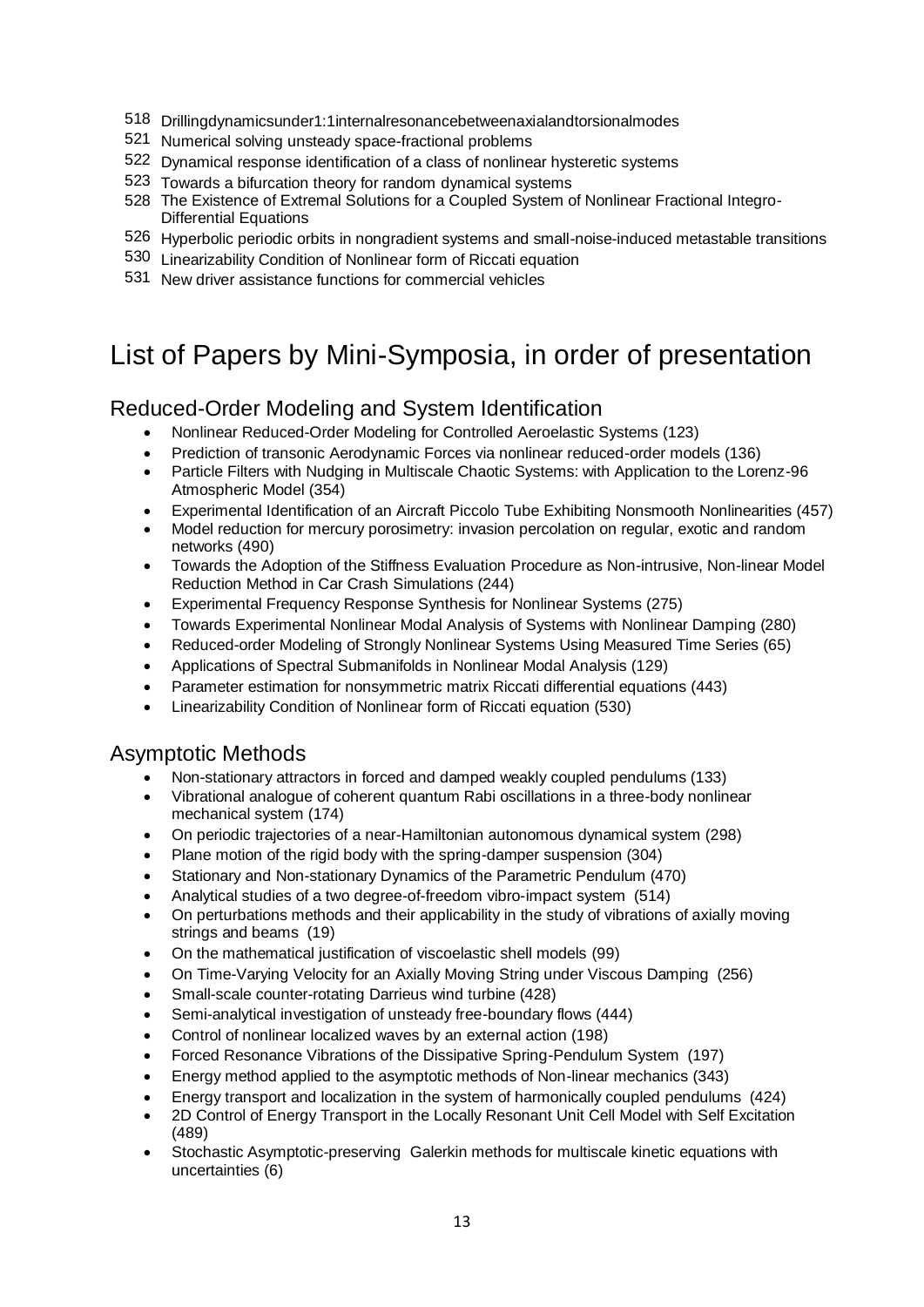## Computational Methods

- Computing solution surfaces of quasilinear PDE's by continuation (166)
- Bifurcation analysis of Nonlinear Normal Modes with the Harmonic Balance Method (268)
- Control-based continuation of unstable pedestrian flows (337)
- Embedded Construction of Adjoint Equations for Optimization using Continuation (376)
- Tracking critical points on evolving curves and surfaces (434)
- Continuation of periodic orbits in symmetric conservative systems: an application to the planar 2k+1 body problem (451)
- Topological changes in slow-fast systems: chaotic neuron models (63)
- Differential equations with state-dependent delays smooth center manifolds and normal forms (134)
- Numerical approximation of invariant manifolds for dynamical systems with simultaneous selfand forced excitation (279)
- A neutral homoclinic bifurcation in a 3D map (290)
- Homoclinic orbits embedded in one-dimensional invariant manifolds of maps (149)
- Global manifolds parametrised by isochrons (379)
- Capturing similarity solutions in multidimensional Burgers' equation (69)
- Differential positivity for nonlinear consensus (374)
- Nonlinear model identification and spectral submanifolds for multi-degree-of-freedom mechanical vibrations (420)
- Harmonic balance method with iterative frequency technique for nonlinear oscillators (469)
- Robustness of coherent sets computations (493)
- Numerical Study on the Waveform Evolution in Metal Material (40)
- Cylindrical Cavity Evolution in a Plane Parallel Potential Flow of the Perfect Incompressible Fluid (194)
- Lagrangian and Eulerian Coherent Structures in Complex Dynamical Systems (216)
- Recent Advances in the Theory of Lagrangian Coherent Structures for Three-Dimensional Flows (241)
- Analysis of coupled finite-volume/Monte-Carlo methods for plasma edge simulation in fusion reactors (326)
- Extraction and Prediction of Coherent Patterns in Incompressible Flows through Space-Time Koopman Analysis (367)
- An Asymptotic-Preserving Stochastic Galerkin Method for the Semiconductor Boltzmann Equation with Random Inputs and Diffusive Scalings (7)
- Fractional order convergence of time-discretizations for semilinear PDEs (61)
- Combined Error Estimates for Numerical Continuation of Stochastic Systems (90)
- Path-based measures of transport and expansion rates in stochastic flows (357)
- Probabilistic Quantification of Extreme Events in Complex Systems (360)
- Set Oriented Numerical Methods for Spatially Dependent Parameter Uncertainty (453)

## Experiments in Nonlinear Dynamics and Control

- Model Free Control of a 2-Input and 2-Output Helicopter System (17)
- Chaotic triangle wave generator implementing Chua circuit towards DC/DC converter control (31)
- Experimental Testing of Rotor-Stator Contact in a Coupled Double Rotor System (159)
- Measurement of backbone curves of a nonlinear piezoelectric cantilever beam (303)
- Parametric Excitation and Detection of Electrostatic MEMS Actuators (508)
- Data preparation for execution of experiments on rigid body motion in a resisting medium (48)
- Adaptive Control of a Pendulum Using Nonlinear Model Predictive Control (104)
- Experimental characterisation of tape spring nonlinear compliant mechanisms (185)
- Nonlinear Characteristics of Hunting Motion of a Railway Wheel Set By Using a Roller Rig (404)
- Dynamical response identification of a class of nonlinear hysteretic systems (522)
- Experimental Tracking of Limit-point Bifurcations using Control-based Continuation (162)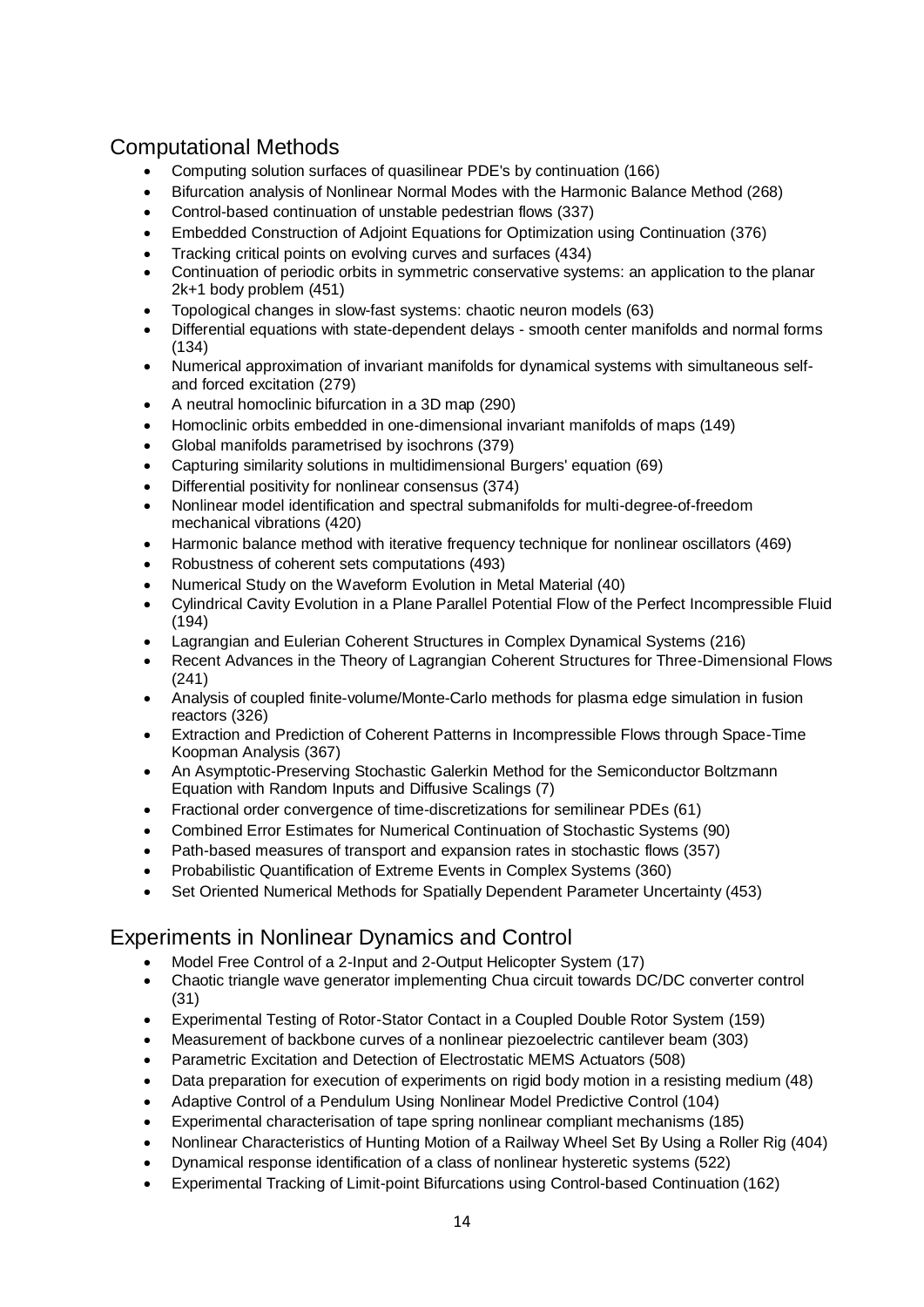- Experiments and Analysis on Nonlinear Vibrations of a Post-buckled Stepped Beam (264)
- Numerical continuation for edge following in tactile robotics (299)
- Nonlinear System Identification of a Beam with Magnetic Restoring Forces (351)
- Vibration-based testing of bolted joints (478)
	- Stabilization control for self-excited oscillation of cantilevered fluid-conveying pipe (142)
- Experimental analysis of a rotor system with two-phase flow squeeze film dampers under low supply pressure (406)

### Slow-Fast Systems and Phenomena

- Non-hyperbolic Singularities in Fast-Slow Chemical Oscillators (92)
- Effect of periodic chip formation on the stability of turning processes (246)
- Interacting global and slow manifolds (322)
- Dynamics of a Small Stiff Spherical Particle in an Acoustic Standing Wave in Fluid (502)
- Convergence of equation-free methods in the case of finite time scale separation with applications to deterministic and stochastic systems (471)
- Dynamic bifurcations in slow-fast system of neuronal excitability (161)
- Multi-scale Dynamics in Microstructures (291)
- The Painlevé paradox and blowup part I (262)
- The Painlevé paradox and blowup part II (482)
- Slow-Fast Hamiltonian Systems: Dynamics and Bifurcations (506)
- Twin canards and MMOs in a chemical reaction model (324)
- Exact Model Reduction for a von Kármán beam (349)
- Motion Control of a Flexible Underactuated Manipulator by Using High-Frequency Excitation (421)
- The Existence of Extremal Solutions for a Coupled System of Nonlinear Fractional Integro-Differential Equations (528)

#### Fractional Derivatives

- Fractional-Order Controller Design Based on the Nyquist Diagram for the Vibration Control of a Flexible Beam (59)
- Chaos Control in Fractional-order Systems Using Fractional Chebyshev Collocation Method (363)
- Numerical solving unsteady space-fractional problems (521)
- Calculus on Smith-Volterra-Cantor sets (2)
- Fractional Order PI Gimbal Control (432)
- Feedback PDalpha type Iterative Learning Control for Fractional-Order Human Arm-Support Nonlinear System (353)
- Contributions of the pool of long-lived chronically infected CD4+ T cells in HIV dynamics: a fractional-order approach (9)
- Generic Bifurcations at Nonlocal Continua Described by Fractional Calculus (116)
- Stability of positive standard and fractional nonlinear systems (160)
- Combined resonance of a nonlocal nanobeam on fractional Pasternak-type viscoelastic foundation (180)
- Generalized Fractional Order Reset Element (GFrORE) (242)

#### Dynamics and Optimization of Multibody Systems

- Rigidity constraints in Analytical Mechanics. (5)
- Two-dimensional motion of a body carrying movable internal masses (60)
- A three field weak formulation for integration of the equations of motion of multibody systems subject to equality constraints (173)
- The Discretized Coulomb Friction Model in a Non-Singular Complementarity Formulation for Multibody Systems with Contacts (362)
- Locomotion conditions for a two-body system on a rough inclined plane (387)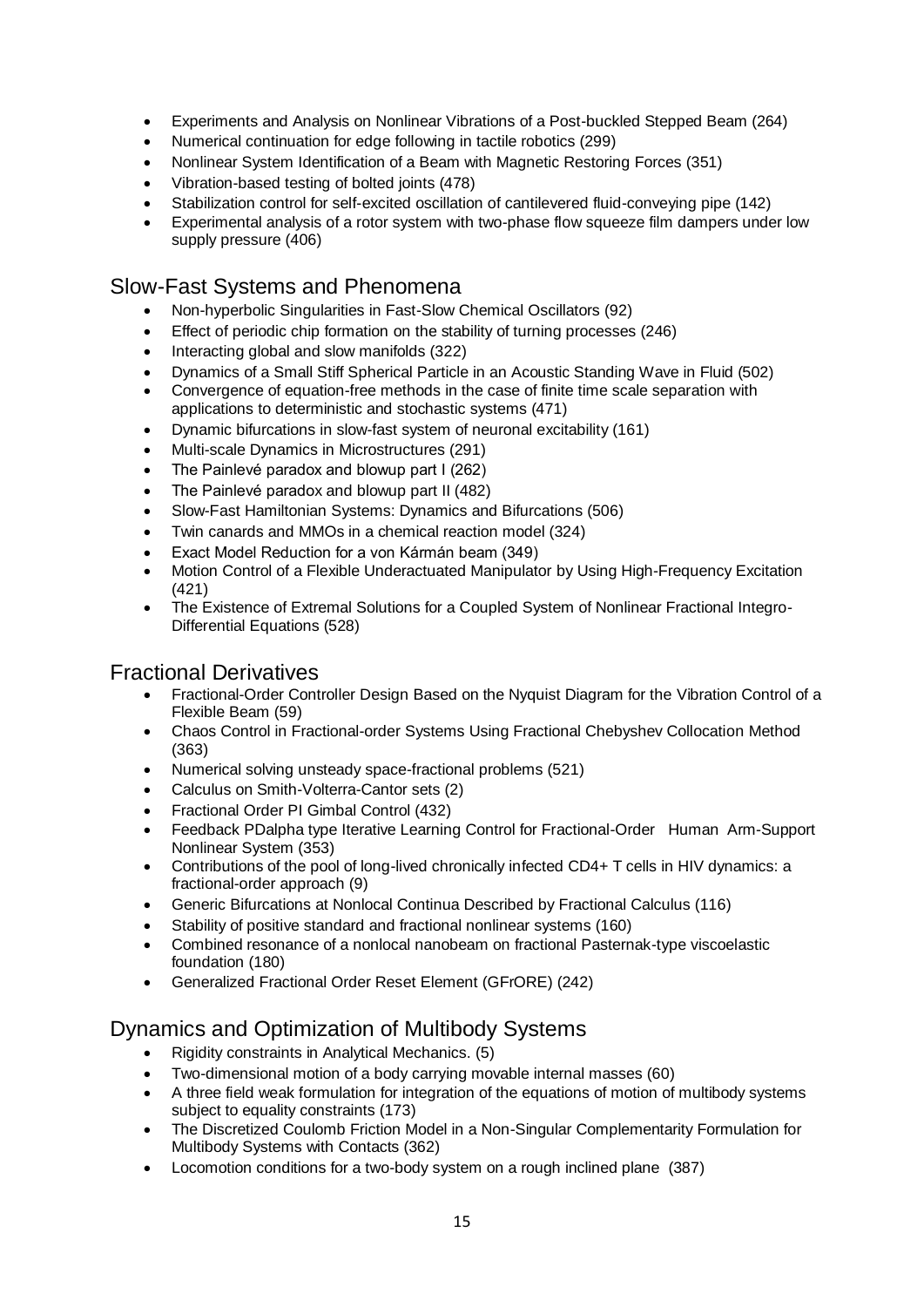- Non-reverse Motion of a Two-body System along a Straight Line on a Rough Horizontal Plane (439)
- Selected aspects involved in dynamics and optimization of cranes with a pivoting boom (15)
- Model of Person Balancing on the Seesaw (16)
- Dynamically Balanced Optimal Gait Generations for the Biped Walking on Stairs Using GA and GA-NN (167)
- Chain Fountain Dynamics (196)
- Analysis of passive wearable spring-clutch device for energy saving during walking (217)
- Analysis of underactuated dynamic locomotion systems using perturbation expansion the twistcar toy example (235)
- Torsional vibration damper design using Augmented Lagrangian Particle Swarm Optimization (45)
- Distributed adaptive synchronization control for networked Lagrange system with dynamic friction compensation (107)
- Control of a cart with oscillators under uncertainty (333)
- Predictive control of robot manipulators with flexible joint (460)
- Inertia Properties and Their Role in Haptic Rendering (480)
- Dynamics of the basketball rolling along the rim (455)

### Nonlinear Phenomena in Mechanical and Structural Systems

- Irregular dynamics of an elliptic vortex in an oscillatory nonlinear flow (18)
- Heave-pitch-roll Nonlinear Dynamics of a Spar Platform (106)
- Steady streaming in a vibrating channel with ratchet (294)
- Bifurcations in implicit map application to Surface Location Error in milling processes (382)
- Nonlinear Resonances of a Rigid-Flexible Antenna System (97)
- Inherent control error in a multi-PD controlled double inverted pendulum (238)
- Modes of vibration of nanobeams vibrating with large displacements and actuated by DC electric tensions (252)
- Experimental Investigation of The Friction-Induced Instabilities at the Origin of Wet Belt Squeal (345)
- Experimental Nonlinear Phenomena in Structures with Multiple Equilibria Controlled by Boundary Displacements: Ultra-fast Decay of Coupled Vibrations (402)
- Frequency Response of P-Mode Intrinsic Localized Mode (499)
- Analysis of dry galloping on inclined cables under stationary wind (507)
- Experimental Validation of Vibro-Impact Force Models using Numeric Simulation and Perturbation Methods (227)
- Parametric vibrations of a rotating thin-walled composite blade subjected to base excitation (234)
- Modeling of the Dynamics of an Autoparametric System with the Spherical Pendulum (323)
- Dynamics of a strongly nonlinear mechanical system: a case of dissipation-induced instability (327)
- Parametrically excited inertial sensors (381)
- Homoclinic Chaos near resonances in coupled SQUID (223)
- Experimental Studies with Drill String: Effects of Drill Mud (371)
- Experimental and Numerical Study of Nonlinear Galloping oscillations Interfering with Vortex-Induced Excitation (414)
- Nonlinear Dynamics Analysis of a Rotor-Damper System Through Nonlinear Galerkin Method on Approximate Inertial Manifold (148)
- Nonlinear Electromechanical Interactions in Rotordynamics of Electrical Machines (249)
- Effect of Softening Constitutive Law on Column Buckling (442)
- Finding periodic solutions in the dynamics of metal cutting via averaging (405)
- Perturbation Analysis on the Dynamic Behaviours of Planetary Gear Sets with Friction (449)
- Passive/active thermal dynamics in the coupled nonlinear vibrations of laminated plates (422)
- Dynamics and fracture of impacted sandwich composites under time varying loads: Numerical modelling and simulations (436)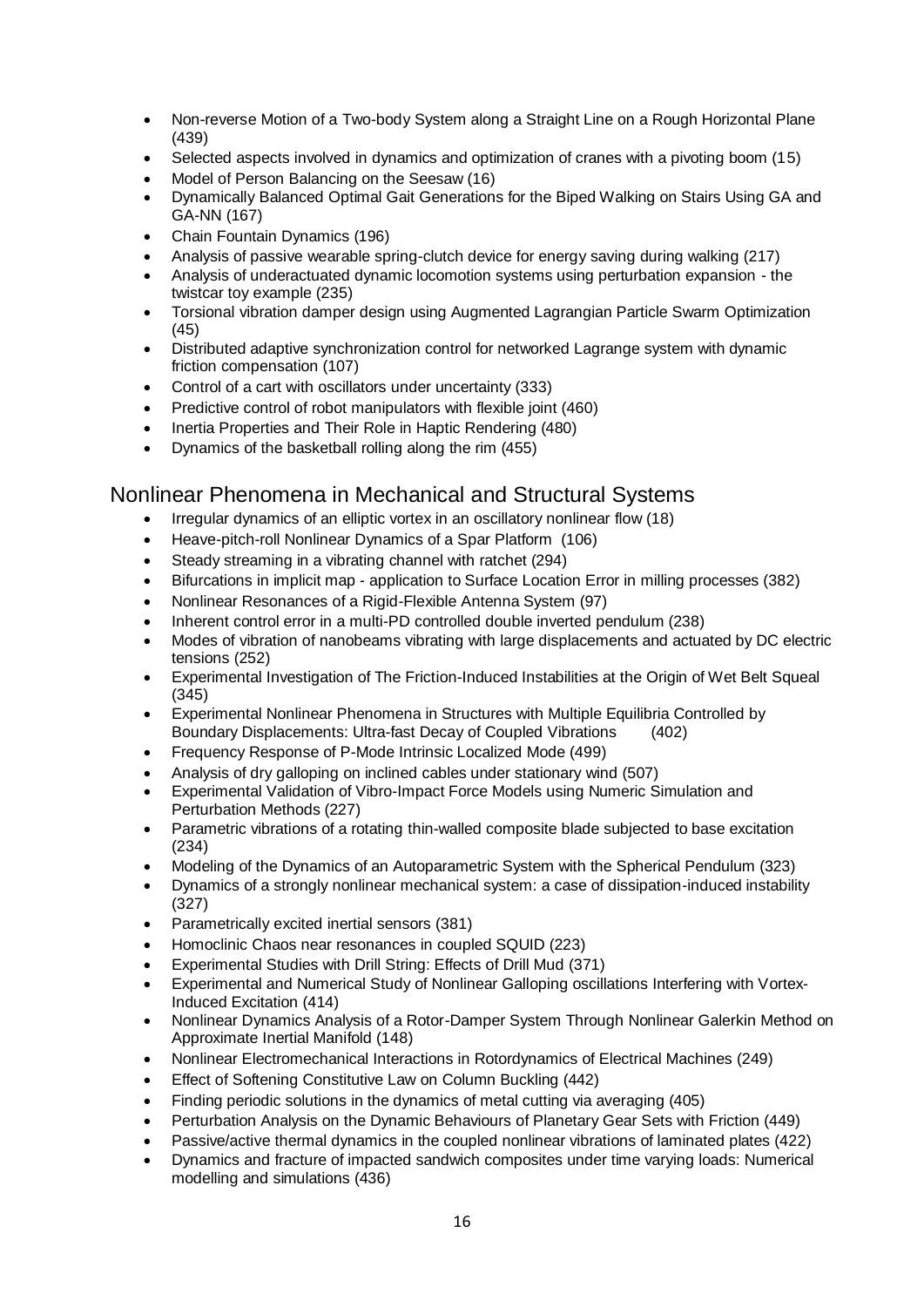- Wrinkling patterns of thin films under finite membrane strain (448)
- Nonlinear material modelling of an airsoft pellet applied for impulse excitation (459)
- Uncovering detached resonance curves in single degree-of-freedom systems (393)
- Spectral Submanifolds and Exact Model Reduction for Nonlinear Beam Dynamics (239)
- On relative equilibria of a massive point on an uniformly rotating spherical asteroid (325)
- A Modified Two-Timescale Incremental Harmonic Balance Method for Steady-State Quasi-Periodic Responses of Nonlinear Systems (452)
- The threshold behaviour of chaotization phenomenon for multiple frequency perturbations in a cell (124)
- Compensating symmetry breaking in planetary gearboxes by means of tooth profile modifications (395)
- Fatigue Behavior of Heat-Damaged and FRP Repaired Beams (237)

#### Nonlinear Dynamics in Engineering Systems

- Response Regimes in Equivalent Mechanical Model of Weakly Nonlinear Liquid Sloshing (33)
- Inertial effects in thermoacoustic subcritical bifurcation (89)
- Bifurcation Analysis of Non-Smooth Floating Bodies (138)
- Flutter instability of a visco-elastic belt drive (272)
- Motion Planning Problem for a Finite-Dimensional Approximation of the Navier-Stokes Equations (338)
- Forced Vibrations of a String in the Presence of a Smooth Unilateral Obstacle (456)
- On the Dynamics of Friction Based Tuned Mass Dampers (87)
- On the Effect of the Deformed State of a Tire on the Combined Wheel's Rolling, Sliding, and Spinning with Dry Friction (465)
- Improved Theory of the Combined Dry Friction in Problems of Pneumatics Dynamics (473)
- Vibration decay and positioning time of sampled-data systems with dry friction (476)
- Numerical Method for Nonlinear Vibration of Contact Joint Structures (513)
- Forced and damped solitons in cyclic and symmetric structures (110)
- On the family of gradient-free control functions for extremum seeking problems (283)
- Non-classical nonlinear normal vibration modes in mechanical systems (305)
- Preloading in Nonlinear Oscillator (377)
- Modal Asymptotic and Numerical Analysis of Sub-harmonic and Quasi- periodic Vibrations of Beams with one and two cracks (385)
- Nonlinear Normal Modes of Free and Forced Nonlinear Torsional Vibrations of Piecewise Linear Systems (390)
- Dynamics of Ball Bearings with Damages at Outer Raceway Surface -Vibration Response under Different Loads (158)
- Nonlinear rotordynamic-thermal analysis of micro gas turbines (265)
- Torsional vibrations in truck powertrains with dual mass flywheel having piecewise linear stiffness (281)
- Non-linear dynamics of a rotor system with compliant seal (308)
- Non-linear dynamics of a heavy mass particle and rolling ball along curvilinear trace of series of circle arcs: Phase trajectory portraits, some analogies and vibro-impacts (342)
- Evaluating Nonlinear Responses of Asphalt Concrete Mixtures under Time-Dependent Loading: in view of three representation functions (22)
- Vibration localization and snaking bifurcations in a purely mechanical system (46)
- Nonlinear Phenomena in AFM Arrays (218)
- Saturated Adaptive Control of Muscle-like Compliant Manipulation Systems (312)
- Analysis of a remarkable singularity in a nonlinear DDE (396)
- Identification Of Nonlinear Damping For Large-Amplitude Vibrations Of Plates And Shells (417)
- On Dynamics of a ParticleTethered to a Rigid Body by Two Unilateral Constraints (479)
- Modelling and simulation of vibrocompaction processes (483)
- Vibratory Forces and Some Pheomena's of Their Action (497)
- Transient Responses And Bifurcation Behavior of A Piecewise Smooth Rotor/Stator Rubbing System under Noise Excitation (113)
- Building a test equipment for measuring chaotic behaviour in a frictional oscillator (410)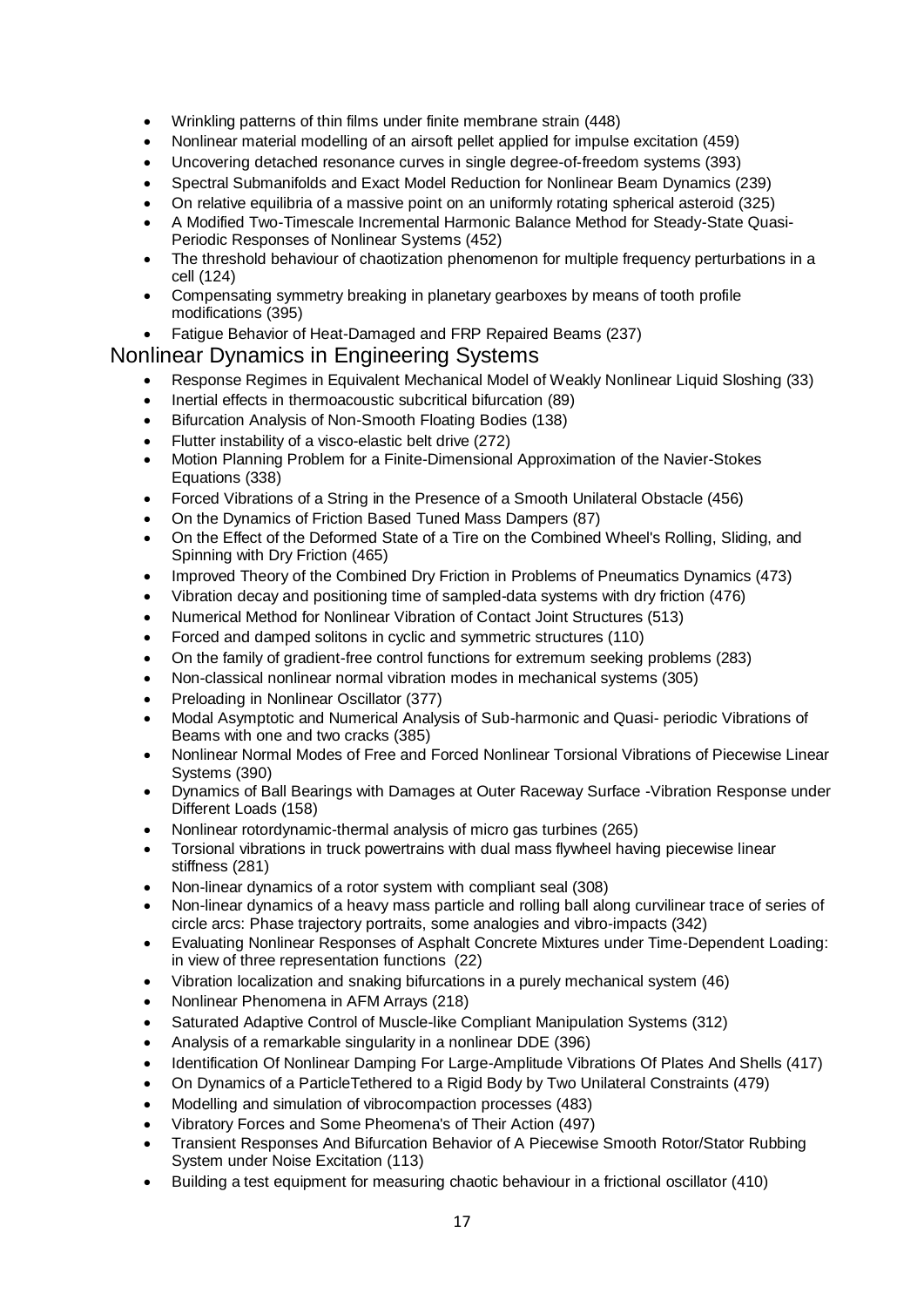## Non-Smooth Dynamics

- Control of a vertical mode of a cable by a nonsmooth oscillator (38)
- Investigation of the dynamics of the wiper blade around the reversal (58)
- Dynamic analysis of a cantilever beam subject to a moving mass under unilateral constraint (181)
- Towards an Optimal Control Framework for Non-Smooth Mechanical Systems (259)
- Nonlinear Dynamics of Oscillators with Shape Memory Alloy (348)
- On the Dynamics of Dimpled Electrostatic MEMS Actuators (399)
- Anisotropic dry friction with non-convex force reservoirs: modeling and experiments (73)
- An augmented Lagrangian frictional contact formulation for nonsmooth multibody systems (248)
- Lyapunov stability of a planar rigid body with two frictional point contacts (282)
- Frictional passive damping in a beam on foundation under moving loads (368)
- Discontinuous dynamics of wheels with a towed axis (440)
- Analysis of Pivoting Algorithms for LCPs in Redundant Contact Dynamics (42)
- Comparison of Moreau-type integrators based on the time finite element discretization of the virtual action (83)
- Worst-case analysis of approximate straight-line motion mechanism with link tolerances and joint clearances (85)
- Time-stepping scheme for mechanical systems with unilateral constraints and time-delays (205)
- Modification of Moreau-Jean's Scheme for Energy Conservation in Inelastic Impact Dynamics (253)
- Impact dynamics near unilaterally constrained grazing orbits (301)
- Low-dimensional piecewise smooth maps with an unpredictable number of switching manifolds (156)
- Lyapunov stability of measure differential inclusions applications in nonsmooth mechanics with singular mass matrices (164)
- A solution of the general single contact frictionless problem using tools of b-geometry (178)
- Spectrum of an impact oscillator via nonsmooth modal analysis (273)
- Comparison between piecewise linear and smooth dynamics: A case study of decomposing a degenerate bifurcation (292)
- Fluid-Structure Interaction Simulations of Heart Valves with Dynamic Contact (296)

## Systems with Time Delay

- Control of amplitude chimeras by time delay in dynamical networks (373)
- Delay-Differential Equations Applied to Queueing Theory (62)
- Folding tori and Chenciner bubbles in an ENSO model with delayed feedback (366)
- Period-1 oscillations of a state-dependent delayed TCP model with PIE queue management policy via High-dimensional Harmonic Balance method (117)
- Optimization Criterions of a Multi-Time-Delay Controlled Isolation System with Asymmetrical Nonlinearity (51)
- Galerkin approximations for the Pole placement of time delayed systems (447)
- An Online Control Strategy for Time Delayed Vibration Absorber (50)
- A probabilistic approach towards robust stability optimization, with application to vibration control (80)
- Experiment and Analysis of Active Vibration Suppression via an Absorber with a Tunable Delay (95)
- Cable substructuring with feedback delay (108)
- A nonlinear tuned vibration absorber for chatter mitigation (392)
- Stability Analysis of Machining Processes with Parameter Uncertainty (105)
- Influence of frictional mechanism on chatter vibrations in cutting process (245)
- Runout in milling: Tiny cause with significant effects (384)
- Dynamics in Milling Pocket Structures (416)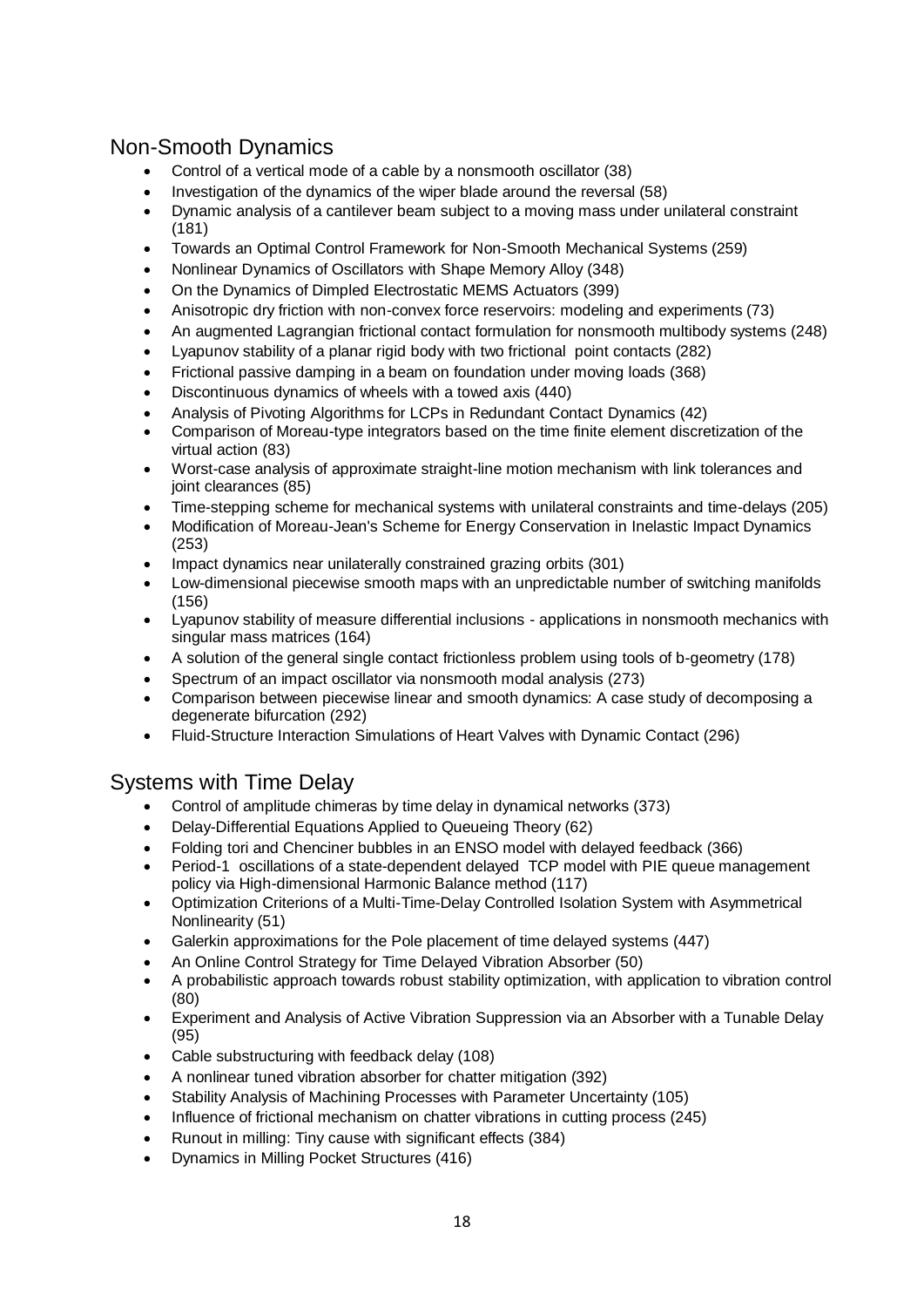- Accuracy enhancement of predicted stability lobes when applying the upgraded model of regenerative chatter vibrations in milling to large diameter cutters (431)
- A Mechanistic Ploughing Model for Chatter Magnitude Limitation in Thin-Walled Parts Turning (466)
- Stochastic sensitivity in dynamic bifurcations with delayed feedback revealed through multiple scales analysis (201)
- Delayed Random Relays (98)
- On some extension of center manifold method (4)
- Switching to nonhyperbolic cycles from codim-2 bifurcations of equilibria in DDEs (276)
- Non-smooth torus to identify domain of attraction of stable milling processes (477)
- Stability of Time-Delay Systems: From Integer-Order to Fractional-Order Systems (84)
- Intermittent delay feedback control as an origin of physiological movement variability (510)
- Delayed Tyre Model in Vehicle Shimmy (426)
- Balancing on accelerating skateboard (430)
- Hopf Bifurcation in a Nonlinear Mechanical Model of Human Balancing with Delayed PDA Control (462)
- Solution of Scale Dynamic Systems (500)
- Borehole Spiraling as Limit Cycle of Directionally Unstable Drilling Systems (485)
- Delay system modelling and analysis of a down-hole tool in drilling systems (330)
- Post-critical vibrations in an auto-resonant axial-torsional vibratory drilling system (369)
- Axial and torsional dynamics of a distributed drill string system (29)
- Drilling dynamics under 1:1 internal resonance between axial and torsional modes (518)
- Planar Motions in Grinding Chatter (115)
- Different models for balancing using accelerometer (347)

#### Micro- and Nano-Electro-Mechanical Systems

- Parametric Amplification of Acoustically-Excited Micromechanical Oscillators Using Fringing Electrostatic Fields (25)
- Room-Temperature Stochastic Switching in a Duffing Graphene Resonator (358)
- The influence of imperfections on the spatio-temporal dynamics of a parametrically excited nonlinear viscoelastic micro-beam-string (365)
- A Degenerate Mode Magnetic Acoustic Resonator (72)
- Uncertainty Quantification and Response Reliability for a Nonlinear Resonant MEMS T-beam Structure Undergoing 1:2 Autoparametric Resonance (517)
- Devil's Staircase in an Optomechanical Cavity (64)
- Analysis of a simplified MEMS oscillator (77)
- Dynamic release condition for latched curved micro beams (114)
- Nonlinear dynamics of microplate-based imperfect MEMS (233)
- Pull-in instability of a typical electrostatic MEMS resonator and its suppression by a delayed position feedback (81)
- Simulations in Nonlinear Behavior of an Electrostatically-actuated Corrugated Diaphragm in Microelectromechanical System Tunable Filters (228)
- Effect of Geometric and Material Nonlinearities on the Dynamic Behaviour of PMUTs (250)
- Reduction of Amplitude Fluctuations in Synchronized MEMS-Based Oscillators (254)
- Three to One Internal Resonance of Modes With Different Decay Rates (257)
- Mass detection through parametric analysis and symmetry-breaking in a MEMS array (271)
- Non-linear dynamics of opto-thermally excited atomically thin graphene resonators (302)
- Bistability of a cantilever actuated by fringing electrostatic fields (311)
- 1:1 Internal resonance of two transverse modes of a Microbeam using approximate mode shape (320)
- A Multiple Scales Analysis of Very Large-Scale Arrays of Globally Coupled MEMS Resonators (329)
- Demonstration of Electrostatic MEMS Bifurcation Sensors (378)
- Direct and Parametric Entrainment of a Graphene Oscillator (435)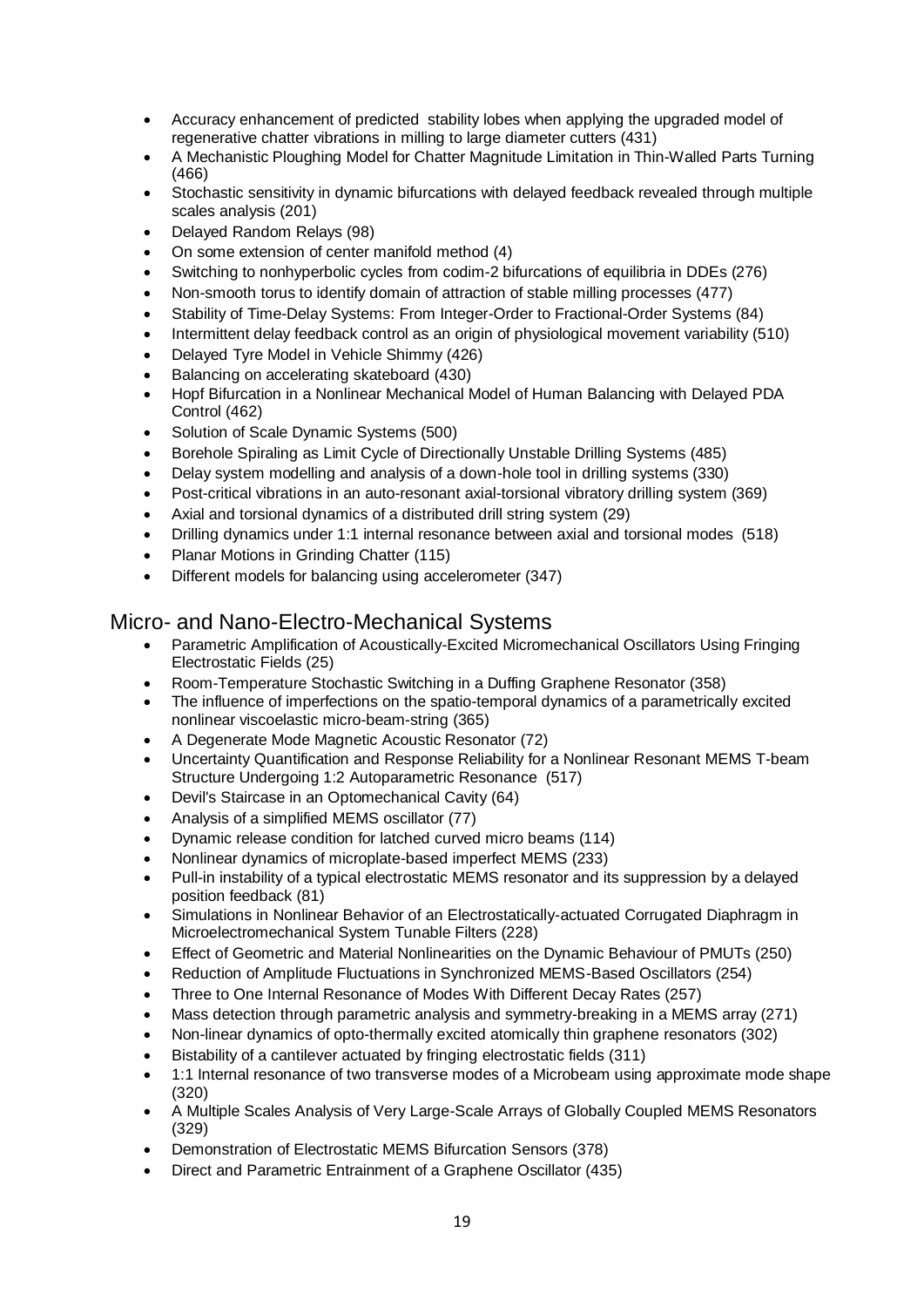## Nonlinear Dynamics in Biological Systems

- Waves in Biomembranes with Amplitude-Dependent Nonlinearities (14)
- An Influence of Nonlinearity and Discontinuity on Sound Transfer in Reconstructed Middle Ear (52)
- Monomolecular reaction networks: flux-influenced sets and balloons (128)
- Modeling of controllable support stiffness bio-inspired by tactile sensor systems (313)
- Analysis of oscillatory motions of chromosomes during anaphase using biomechanical oscillatory model of mitotic spindle (372)
- Dynamics Of Statically Pre-Loaded Human Aorta With Residual Stresses (418)
- Izhikevich Neural Networking Model (35)
- Expert stick balancing: Levy distributions and the edge of stability (408)
- Three-segmented hopping leg for the analysis of human running locomotion (411)
- Proper Orthogonal Decomposition Analysis of Impact-Induced Dynamics of the Olive Tree Branch: A Paradigm of a Complex Soft-Stiff Structure in Biomechanics (481)
- The role of vibrations in tactile perception (505)
- Periodic orbits of a neuron model with periodic internal decay rate. (3)

### Nonlinear Dynamics for Engineering Design

- Asynchronous modes of vibration in a heavy-chain model with linear and rotational springs (30)
- Seismic performance of base-isolated structures based on the force analogy method (121)
- Fundamental Study On Dynamic Property Of Scissoring Bridge For Disaster Relife (137)
- On the Two Degrees of Freedom Oscillator with Nonlinear Stiffness Coupling: Theoretical and Experiment Results (243)
- The NSCD method for dynamic analyses of ancient masonry tower under transversal dynamic loadings (315)
- On the seismic damage in historical building archetypes (509)
- An anisometric dynamical integrity measure and its seamless variation with respect to other measures (49)
- Hydrodynamics and stochastic dynamics of a parametric pendulum wave energy converter (175)
- A nonlinear model for design of beams operating in largely deformed configurations (182)
- Parametric study of the force acting on a target during an aircraft impact (484)
- Nonlinear Vibrations Of Functionally Graded Shallow Shells Of A Complex Planform In Thermal Environments (70)
- Nonlinear dynamics of a fluid-filled hollow microcantilever subjected to flowing particles (102)
- Numerical analysis of a non-linear energy sink (NES) for the parametric excitation of a submerged cylinder (154)
- Non-linear dynamics for contactless characterization of graphene (172)
- Sympodial fractal structures: tree-inspired concept for biomimetic engineering design (207)
- Analysis of Non-Linear Dynamic Behaviours in Asphalt Concrete Pavements Under Temperature Variations (219)
- Vibrations of Rotating Composite Blades with Embedded Nonlinear Piezoelectric Elements (176)
- Effect of Gravity on the Nonlinear Dynamics of an Overhung Rotor with Annular Rubs (270)
- A Generalised Nonlinear Isolator-Elastic Beam Interaction Analysis for Extremely Low or High Supporting Frequency (44)
- Maximum vibration amplitude during run-up of a Jeffcott rotor at parametric anti-resonance (277)
- Direct antiresonance continuation for non linear dynamic absorbers (346)
- Optimization of Planetary Gear Systems (425)

## Energy Transfer and Harvesting in Nonlinear Systems

- Energy exhanges in a system of a forced linear structure coupled to a chain of nonlinear oscillators (39)
- Front propagation in bi-stable non-degenerate systems: model dependence and universality (79)
- Passive vibration control with a bistable nonlinear absorber (464)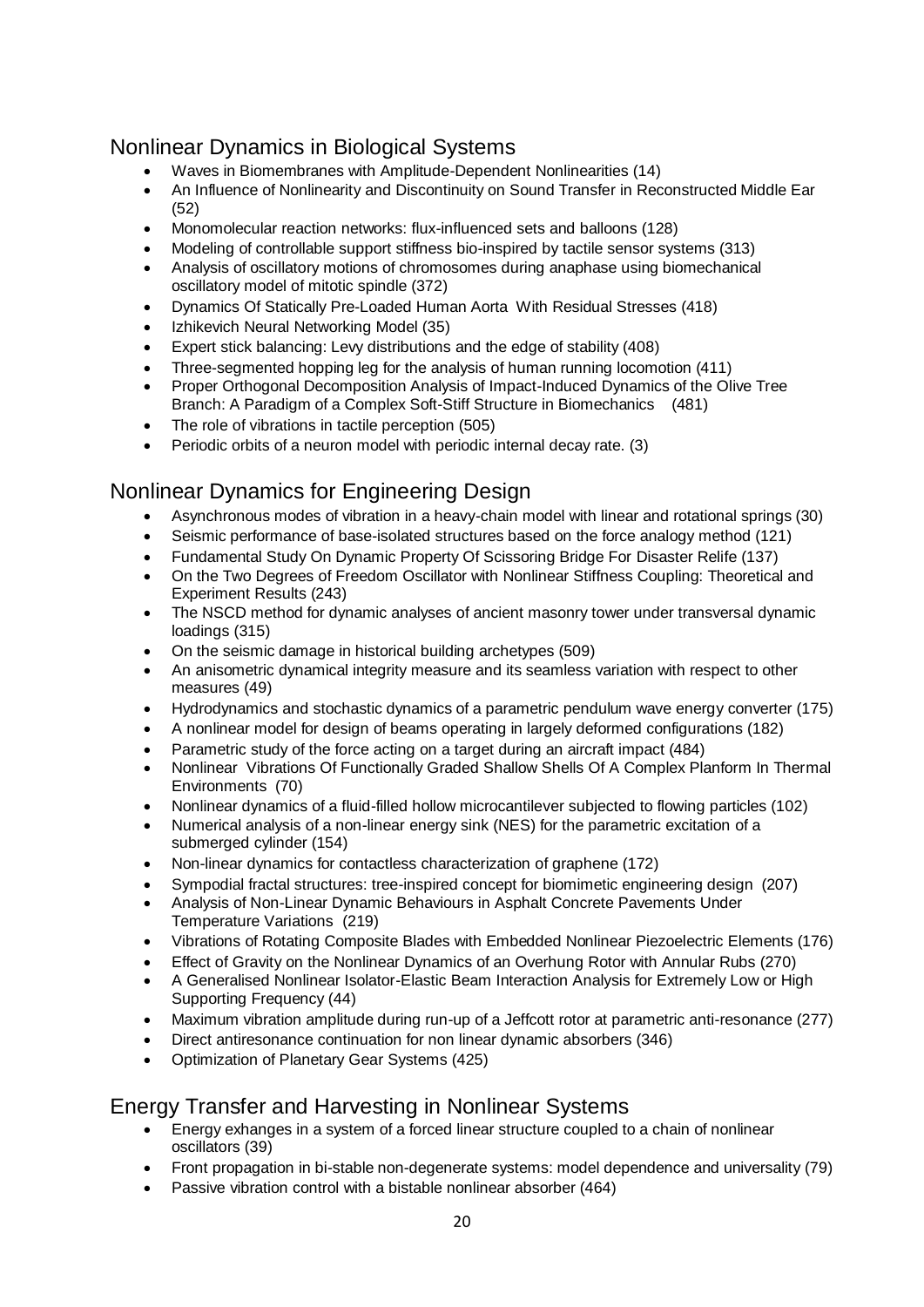- Extreme Response Mitigation of Stochastically Forced Nonlinear Structures (501)
- Vibration-based energy harvesting via a bistable system: experimental study (340)
- Analytical Solution for Energy Harvesting from Nonlinear Transverse Vibration of an Asymmetric Bimorph Piezoelectric Plate (56)
- Energy exchange and localization in essentially nonlinear oscillatory systems: canonical formalism. (74)
- Nonequilibrium Response of Solids to Thermal and Mechanical Perturbances of Submicro and Nanosecond Duration (127)
- Three-dimensional Energy Channeling in Unit-cell Model Coupled to a Spherical Rotator (139)
- Passive realization of a nonlinear piezoelectric tuned vibration absorber with a saturable inductor (295)
- Numerical studies on piezoelectric energy harvesting from vortex-induced vibrations (224)
- Parametric resonance of a nonlinear energy harvester for torsional vibrations (512)
- Energy recovery from a pendulum vibration absorber with a maglev harvester (211)
- Nonlinear Vibration Energy Harvesting Using Piezoelectric Tiles Placed in Stairways (297)
- Experimental study of noise reduction using an hybrid electro-acoustic NES (461)
- Energy Harvesting from Vortex Induced Vibration using Period-1 Rotation of Parametric Pendulum (492)
- Inverse scattering problems for the perturbed biharmonic operator (28)

#### Random Dynamical Systems - Recent Advances and New Directions

- Evolutionary Dynamics of Membership Distribution Functions of a Forced Triple Well Potential System with Fuzzy Uncertainty (66)
- Energy conversion in a dynamic vibro-impact system with dielectric elastomers (169)
- Nonlinear Random Vibrations of Stretched Beam Discretized by Finite Difference Scheme and Excited by Gaussian White Noise (419)
- Approximation of Top Lyapunov Exponent of Stochastic Delayed Turning Model Using Fokker-Planck Approach (429)
- Statistics of the response of a dry-friction oscillator stochastically excited (177)
- Oscillation Patterns in Stochastic Fast-Slow Systems (91)
- Multiscale Methods and Inverse Problems in Modelling of Intracellular Processes (441)
- A Chaotic Linear Operator on the Space of Odd 2pi Periodic Functions (491)
- Advantages of Alpha-Stable Distribution fits for Dynamic Responses of Nonlinear Structures subjected to Random Excitations (495)
- Towards a bifurcation theory for random dynamical systems (523)
- Hyperbolic periodic orbits in nongradient systems and small-noise-induced metastable transitions (526)

#### Time-periodic systems

- A Feasible Analysis of Quasi-Periodic Mathieu Equations via Floquét Theory (88)
- Hopf bifurcation in a delayed nonlinear Mathieu equation (112)
- On the Analysis of Quasi-periodic Systems and a Novel 'Deterministic' Explanation of the Stochastic Resonance Phenomenon (126)
- Minimum Damping Needed for Vanishing an Unstable Pocket of a Hill Equation (200)
- Damped Hill's Equation and its application to attenuate vibrations (307)
- Large time-periodic systems in engineering applications (24)
- On the Influence of Contact Compliance and Stiction on Vibrational Smoothing of Dry Friction (86)
- Impulsive damping of mechanical systems: periodic solutions and energy harvesting (260)
- Stability and Control of the Fractional Damped Delayed Mathieu Equation (361)
- Stability of amplitude chimeras in oscillator networks (375)
- Modal Analysis of Structures in Periodic States (184)
- Optimal Timing Control Using the Augmented Phase Reduction (145)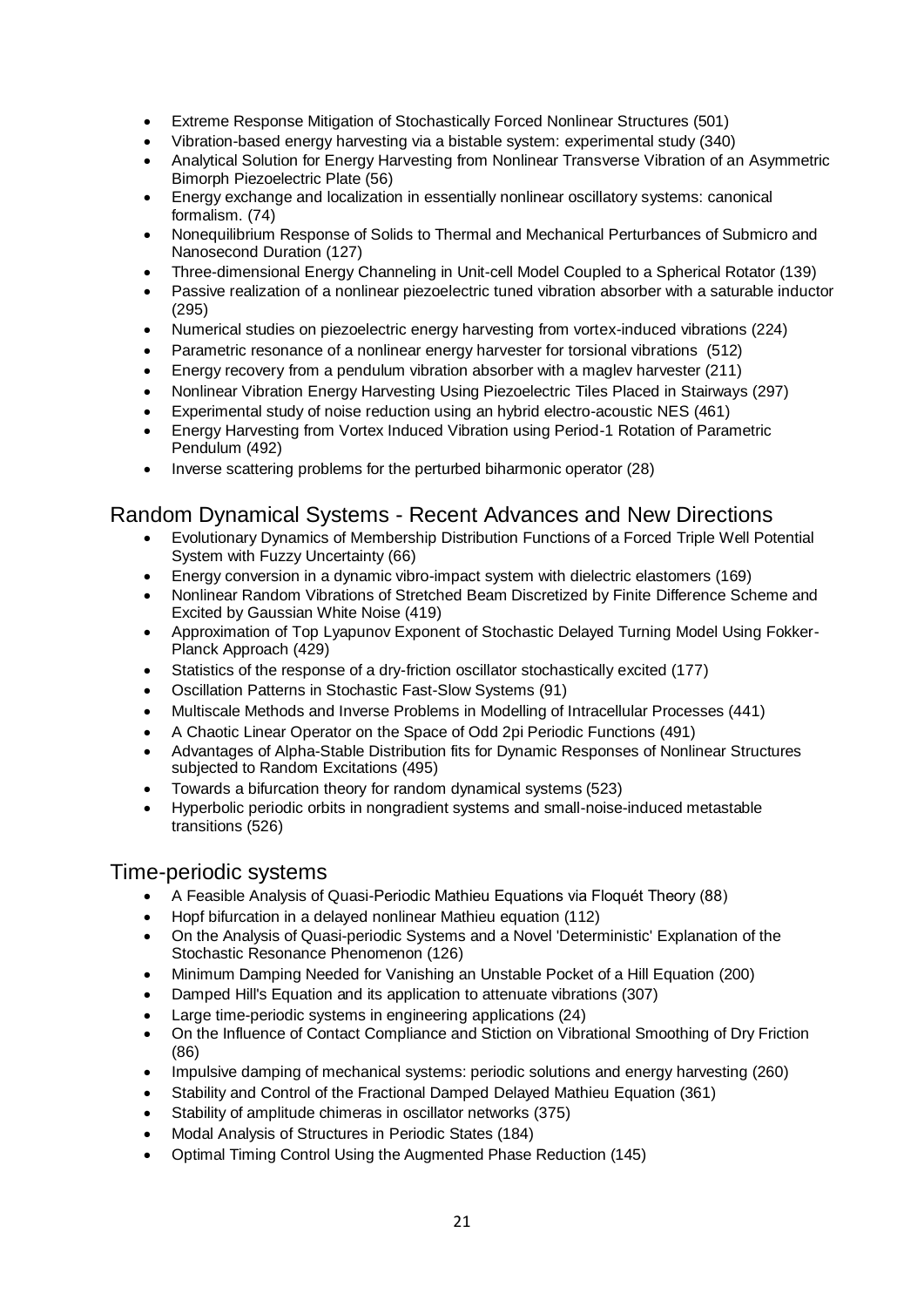- Stability and Vibration Amplitude of the Quasi Periodic Delayed Mathieu Equation wiht Frequeny-Modulated Coefficinets (488)
- Interaction of period-1 orbits in a dual-frequency driven asymmetric nonlinear oscillator (212)
- A Discrete Predator-Prey Conflict Model with Defense Term (225)
- Linear Flows in the Rapid Distortion Limit: Dynamical Systems Analysis of the Kelvin-Townsend Equations (487)

### Control and Synchronization in Nonlinear Systems

- Control of mechanical systems with uncertain set-valued friction (100)
- Control of multistability in vibro-impact systems (111)
- On the problem of control resonance oscillations of a mechanical system with unbalanced exciters (203)
- Sufficient conditions for convergence of discrete-time Lur'e type systems (221)
- Active Vibration Control of a Nonlinear System using Pole Placement (240)
- Autoresonant excitation and control of parametric vibration (511)
- A real-time gesture classification using surface EMG to control a robotics hand (37)
- Reference spreading trajectory tracking control: experimental analysis on a one-degree-offreedom setup (75)
- Dynamic Control of 3D Directional Drilling Systems with State Estimation (229)
- Position Control of a Electro-Pneumatic Clutch Using Takagi-Sugeno Techniques (316)
- Implicit finite element formulation of the inverse dynamics of vibrating robots (332)
- Decentralized guaranteed cost control for synchronization in networks of linear singularly perturbed systems (20)
- Nonlinear Normal Modes of Coupled van der Pol Oscillators Exhibiting Synchronisation (286)
- Mixed synchronization in a triplet of coupled mechanical oscillators (328)
- Synchronisation of beams attached to a rotating hub (380)
- The emergence and breaking of synchrony in networks of dynamical systems (386)
- Effects of an external parameter on the synchronization threshold of time-delayed Hindmarsh-Rose neurons (101)
- Tweezer control for chimera states in small networks (190)
- Computing partial synchronization manifolds of delay-coupled systems (193)
- Beyond complete synchronization of identical systems: multidimensional dynamic consensus (255)
- Delay-Independent Partial Synchronization in Networks of Non-identical Nonlinear Systems with Transmission Delay Coupling (359)
- Analysis of Synchronization in Mutually Coupled MEMS Oscillators Via Surface Acoustic Waves Using a Simplified Non-linear Model (120)
- Switching between coexisting stable periodic solutions by impulsive forces with an application to a vibrating plate (76)
- A robust-tube MPC approach for the analysis of load response of power plants (165)
- Nonlinear control and stability analysis of a stroke limited inertial actuator in velocity feedback (183)
- Dynamic Data-Driven Adaptive Observations in a Vortex Flowfield (232)
- Low-Pass Filter with Hybrid Integrator-Gain Switching for Increased Bandwidth (288)
- Modelling and control of a simplified Traveling system under temperature variation (401)

## Fluid-Structure Interaction

- Analysis of stability transitions in a microswimmer with superparamagnetic head (202)
- Cascade of bifurcations in nonlinear transonic panel flutter oscillations (118)
- Slow-invariant-manifold resonance capture in vortex-induced vibration of a circular cylinder with a nonlinear dissipative rotator (150)
- Computing the viscous fluid flow between moving cylinders of an arbitrary cross-section (204)
- Nonlinear damping types in wake oscillator model for vortex-induced vibrations of 2DOF rigid structure (206)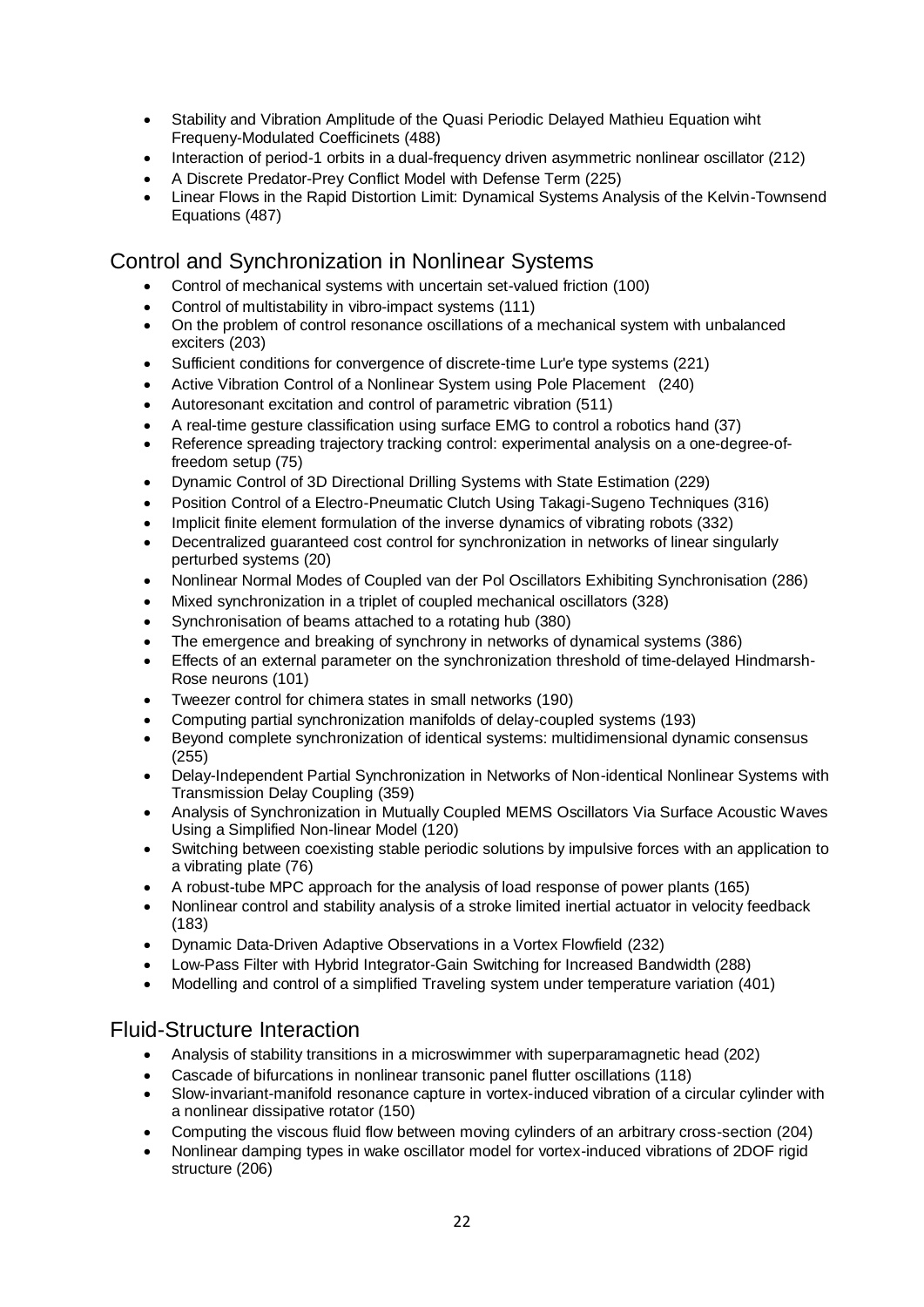- Flow-induced vibration of a D-shape cylinder (261)
- Robust Maneuver Load Alleviation via LPV Aeroservoelastic Model (135)
- Recursive Modular Approach for the Modeling and Simulation of a Pipe Conveying Fluid (179)
- Periodic Regimes Caused by Ice-Fluid-Simple Oscillator Interaction (109)
- Stabilization of a Multi-Tethered Lighter-Than-Air Rigid-body Sphere Undergoing Vortex-Induced Vibrations in Uniform Flow (274)
- Intermittent Oscillations of Elastic structure in Fluctuating Axial Fluid Flow (515)
- Flutter of Plate in One Side Flow (284)

## Wave Propagation in Mechanical Systems

- Solitary Waves in Dimer Binary Collision Model: A Comparative Study with Granular Dimers (53)
- Wave Propagation in Granular Dimers Mounted on Linear Elastic Foundation (54)
- Influence of Metal Internal Defect on the Propagation of Shock Wave (57)
- Numerical Investigation of pad or air gap between the high explosive and flyer in impelling (68)
- Wave Propagation in Nonlinear Implicit Lattices (209)
- Parameter Sensitivity in Experimental Wave Propagation Studies with Beam like Structures: Shadow of Chaotic Scattering in Continuum Structural Dynamics? (364)
- Symmetry-induced dynamic localization in lattice structures (199)
- Variety of interfacial patterns in miscible fluids induced by vibrations (210)
- Stability of Capillary Waves of Finite Amplitude (486)
- A numerical study of elastic Fano resonances in degeneracy-broken trapped mode resonators for biosensing applications (356)

#### Traffic and Vehicle Dynamics

- Cooperative Intersection Automation Using Virtual Platoons (93)
- String stability for cascaded systems subject to disturbances (230)
- Nonlinear traffic modeling for urban road network and related robust state estimation (247)
- Artificial Potential Functions for Control of Automated Vehicles (398)
- Nonholonomic lane change maneuvers for connected and autonomous vehicles (504)
- Nonlinear analysis of the body sway of car-trailer combinations with nonlinear shock absorber and tire characteristics (309)
- The impact of non-smoothness in the tyre-force characteristics on the nonlinear dynamics of towed vehicles (334)
- Robust Dynamic Vehicle Routing for On-Demand Systems under Light Load (397)
- Simplified model of rocking suitcases (446)
- Analysis of traffic data by considering nonlinearity and nonstationarity (496)
- New driver assistance functions for commercial vehicles (531)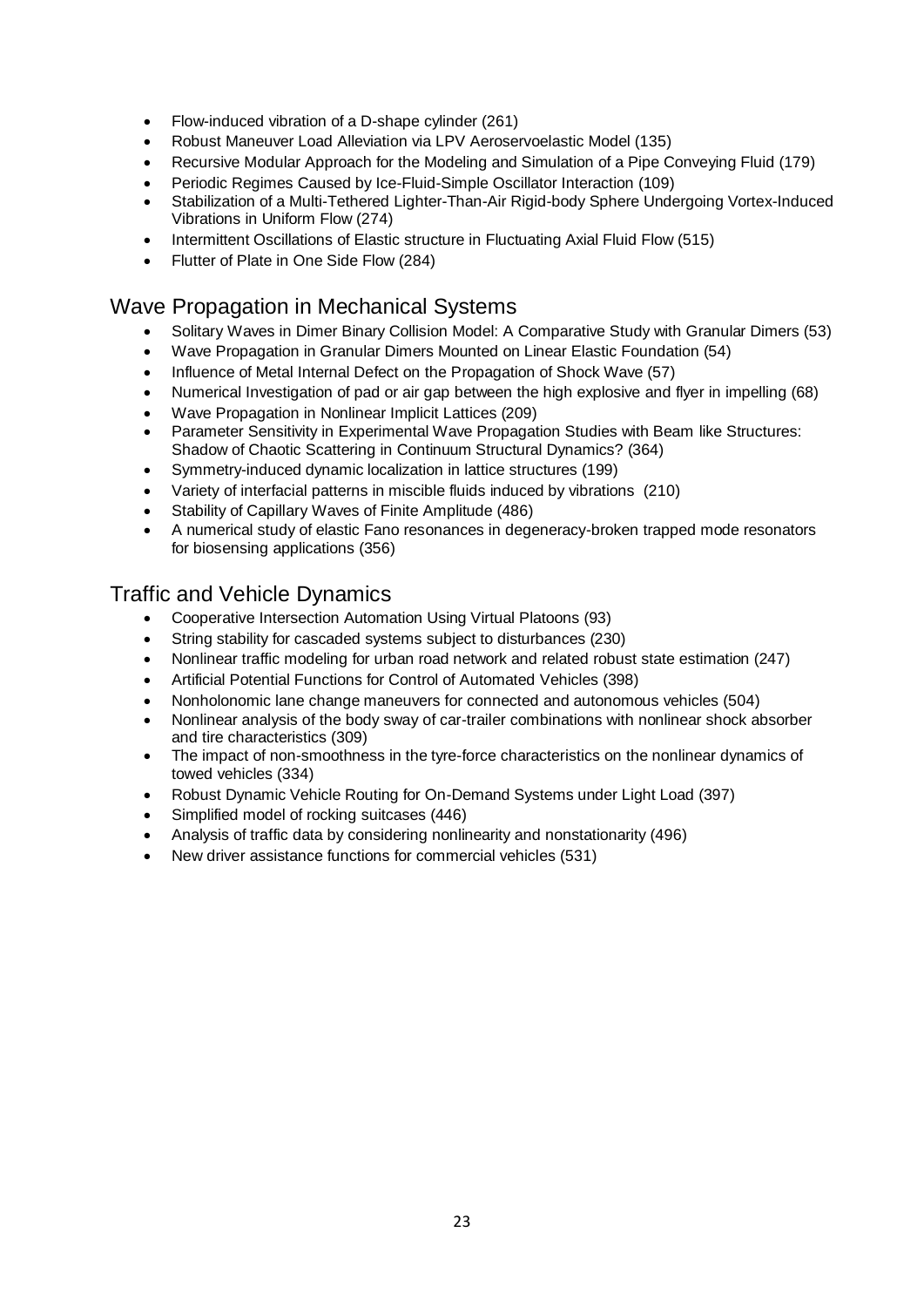## List of Authors

| Abdel-Rahman Eihab       | 381,399,508 |
|--------------------------|-------------|
| Abramian Andrei          | 109         |
| <b>Acary Vincent</b>     | 85          |
| Aguirre Pablo            | 166         |
| Ahmed Aftab              | 500         |
| Alevras Panagiotis       | 512         |
| Alghamdi Majed           | 378         |
| Alijani Farbod           | 172         |
| Amabili Marco            | 417,418     |
| Antali Mate              | 440         |
| <b>Aoustin Yannick</b>   | 37          |
| Aschemann Harald         | 316         |
| Atanasovska Ivana        | 158         |
| Avramov Konstantin       | 385,39      |
| <b>Avrutin Viktor</b>    | 156         |
| <b>Babilio Enrico</b>    | 182         |
| <b>Babitsky Vladimir</b> | 511         |
| <b>Bachrathy Daniel</b>  | 488         |
| <b>Baeuerle Simon</b>    | 308         |
| <b>Baikov Nikita</b>     | 194         |
| Bajaj Anil K.            | 517         |
| Bak Bendegúz Dezső       | 490         |
| <b>Balaram Bipin</b>     | 286         |
| <b>Barbieri Marco</b>    | 505         |
| <b>Barrio Roberto</b>    | 63          |
| <b>Barrios Miguel</b>    | 200,307     |
| <b>Barton David</b>      | 299         |
| Basu Bidroha             | 495,496     |
| <b>Béda Peter</b>        | 116         |
| <b>Beerens Ruud</b>      | 100,232     |
| <b>Behn Carsten</b>      | 312,313     |
| Belardinelli Pierpaolo   | 49,102      |
| Bentvelsen Barend        | 184         |
| Beregi Sandor            | 334         |
| Berezvai Szabolcs        | 459         |
| Bergman Lawrence         | 65          |
| <b>Besselink Bart</b>    | 230         |
| Blakumar Balachandran    | 371         |
| Bobrowska Anna           | 323         |
| <b>Bolotnik Nikolay</b>  | 439         |
| Bonciolini Giacomo       | 89          |
| Borreman Jasper          | 328         |
| <b>Bosschaert Maikel</b> | 276         |
| <b>Boy Felix</b>         | 249         |
| <b>Branicki Michal</b>   | 357         |
| <b>Bruls Olivier</b>     | 332         |
| <b>Bryk Pierre-Yvon</b>  | 461         |
| <b>Budai Csaba</b>       | 476         |
| <b>Buks Eyal</b>         | 64          |
| Burlayenko Vyacheslav    | 436         |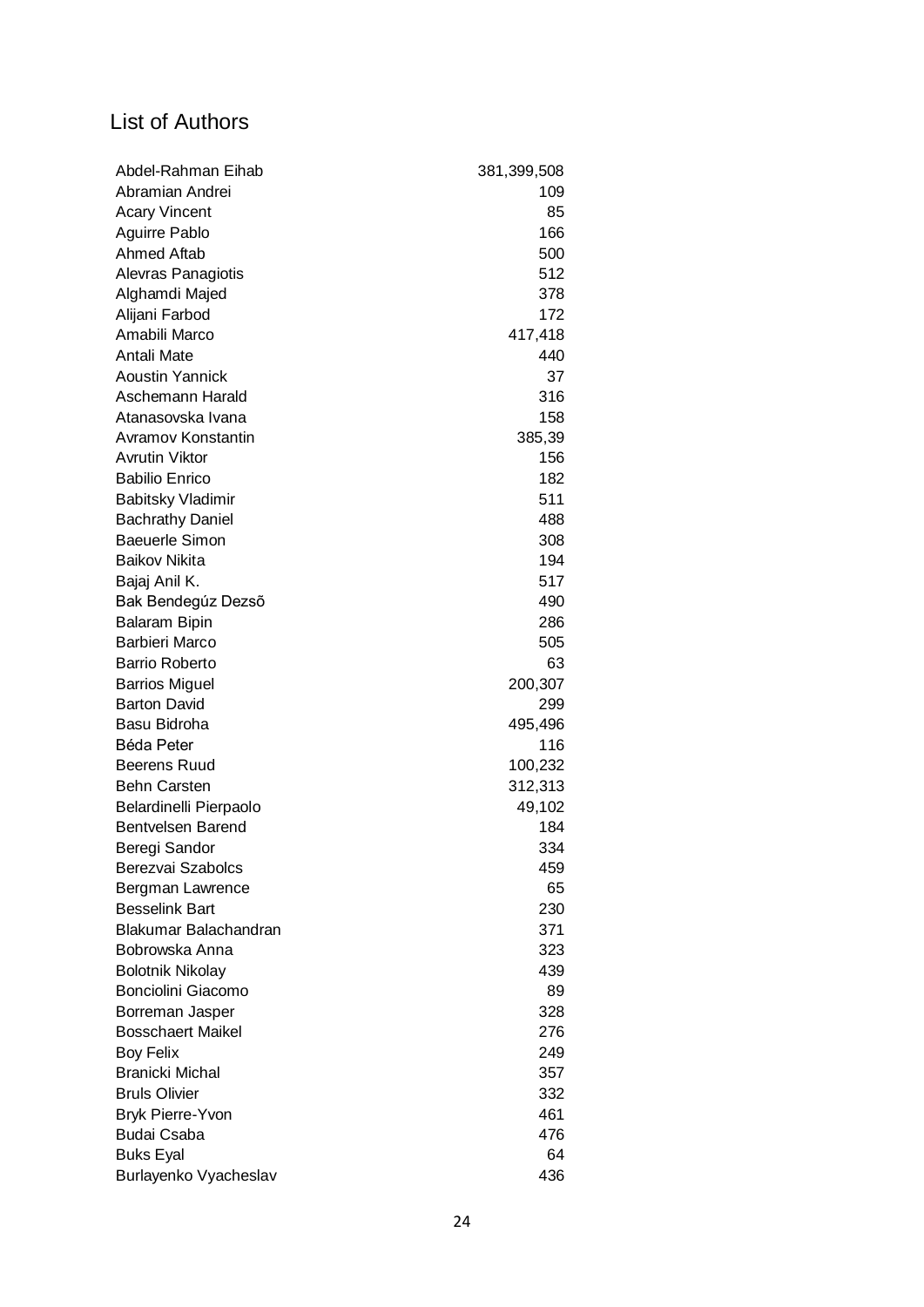| Cajiæ Milan<br>Capobianco Giuseppe<br>Caponetto Riccardo<br>Carboni Biagio<br>Carvalho Ana<br>Castanedo Guerra Isaac Topiltzin<br>Castineira Veiga Gonzalo<br>Charlemagne Simon<br>Chernousko Felix<br>Chiacchiari Sandra<br>Chikahiro Yuki<br>Chipato Elijah TAPIWA | 180<br>83<br>432<br>522<br>9<br>101<br>99<br>39<br>60<br>340<br>137<br>270<br>15<br>315<br>377 |
|----------------------------------------------------------------------------------------------------------------------------------------------------------------------------------------------------------------------------------------------------------------------|------------------------------------------------------------------------------------------------|
|                                                                                                                                                                                                                                                                      |                                                                                                |
|                                                                                                                                                                                                                                                                      |                                                                                                |
|                                                                                                                                                                                                                                                                      |                                                                                                |
|                                                                                                                                                                                                                                                                      |                                                                                                |
|                                                                                                                                                                                                                                                                      |                                                                                                |
|                                                                                                                                                                                                                                                                      |                                                                                                |
|                                                                                                                                                                                                                                                                      |                                                                                                |
|                                                                                                                                                                                                                                                                      |                                                                                                |
|                                                                                                                                                                                                                                                                      |                                                                                                |
|                                                                                                                                                                                                                                                                      |                                                                                                |
|                                                                                                                                                                                                                                                                      |                                                                                                |
|                                                                                                                                                                                                                                                                      |                                                                                                |
| <b>Chwastek Stefan</b>                                                                                                                                                                                                                                               |                                                                                                |
| Clementi Francesco                                                                                                                                                                                                                                                   |                                                                                                |
| Cveticanin Livija                                                                                                                                                                                                                                                    |                                                                                                |
| Dal Borgo Mattia                                                                                                                                                                                                                                                     | 183                                                                                            |
| Dankowicz Harry                                                                                                                                                                                                                                                      | 376                                                                                            |
| Das Santanu                                                                                                                                                                                                                                                          | 492                                                                                            |
| De Azevedo Charters Fuentes Morais Eduardo                                                                                                                                                                                                                           |                                                                                                |
| José                                                                                                                                                                                                                                                                 | 509                                                                                            |
| <b>Dellnitz Michael</b>                                                                                                                                                                                                                                              | 453                                                                                            |
| Demeio Lucio                                                                                                                                                                                                                                                         | 181                                                                                            |
| Denis Vivien                                                                                                                                                                                                                                                         | 303                                                                                            |
| Detournay Emmanuel                                                                                                                                                                                                                                                   | 485                                                                                            |
| Dewalque Florence                                                                                                                                                                                                                                                    | 185                                                                                            |
| Dohnal Fadi                                                                                                                                                                                                                                                          | 277                                                                                            |
| Dolleman Robin                                                                                                                                                                                                                                                       | 302                                                                                            |
| Dombovari Zoltan                                                                                                                                                                                                                                                     | 477                                                                                            |
| Domokos Gábor                                                                                                                                                                                                                                                        | 434                                                                                            |
| Dossogne Tilan                                                                                                                                                                                                                                                       | 457                                                                                            |
| Duijnhouwer Frans                                                                                                                                                                                                                                                    | 265                                                                                            |
| Dutta Ruma                                                                                                                                                                                                                                                           | 530                                                                                            |
| Engelbrecht Jüri                                                                                                                                                                                                                                                     | 14                                                                                             |
| Enzenhöfer Andreas                                                                                                                                                                                                                                                   | 42                                                                                             |
| Er Guo-Kang                                                                                                                                                                                                                                                          | 419                                                                                            |
| Erban Radek                                                                                                                                                                                                                                                          | 441                                                                                            |
| Eremeykin Sergey                                                                                                                                                                                                                                                     | 203                                                                                            |
| <b>Farid Maor</b>                                                                                                                                                                                                                                                    | 33                                                                                             |
| Fehér Eszter                                                                                                                                                                                                                                                         | 448                                                                                            |
| Fenzi Luca                                                                                                                                                                                                                                                           | 80                                                                                             |
| Fey R.H.B.                                                                                                                                                                                                                                                           | 76                                                                                             |
| <b>Fidlin Alexander</b>                                                                                                                                                                                                                                              | 86,87                                                                                          |
| <b>Fiedler Robert</b>                                                                                                                                                                                                                                                | 279                                                                                            |
| Fontanela Filipe                                                                                                                                                                                                                                                     | 110                                                                                            |
| Formalskii Alexander                                                                                                                                                                                                                                                 | 16                                                                                             |
| Forni Fulvio                                                                                                                                                                                                                                                         | 374                                                                                            |
| Franzini Guilherme Rosa                                                                                                                                                                                                                                              | 154,224                                                                                        |
| Fritzkowski Pawel                                                                                                                                                                                                                                                    | 514                                                                                            |
| Galan Vioque Jorge                                                                                                                                                                                                                                                   | 451                                                                                            |
| <b>Gallacher Barry</b>                                                                                                                                                                                                                                               | 72                                                                                             |
| Galvez Buezo Javier                                                                                                                                                                                                                                                  | 248                                                                                            |
| Gaponenko Yuri                                                                                                                                                                                                                                                       | 210                                                                                            |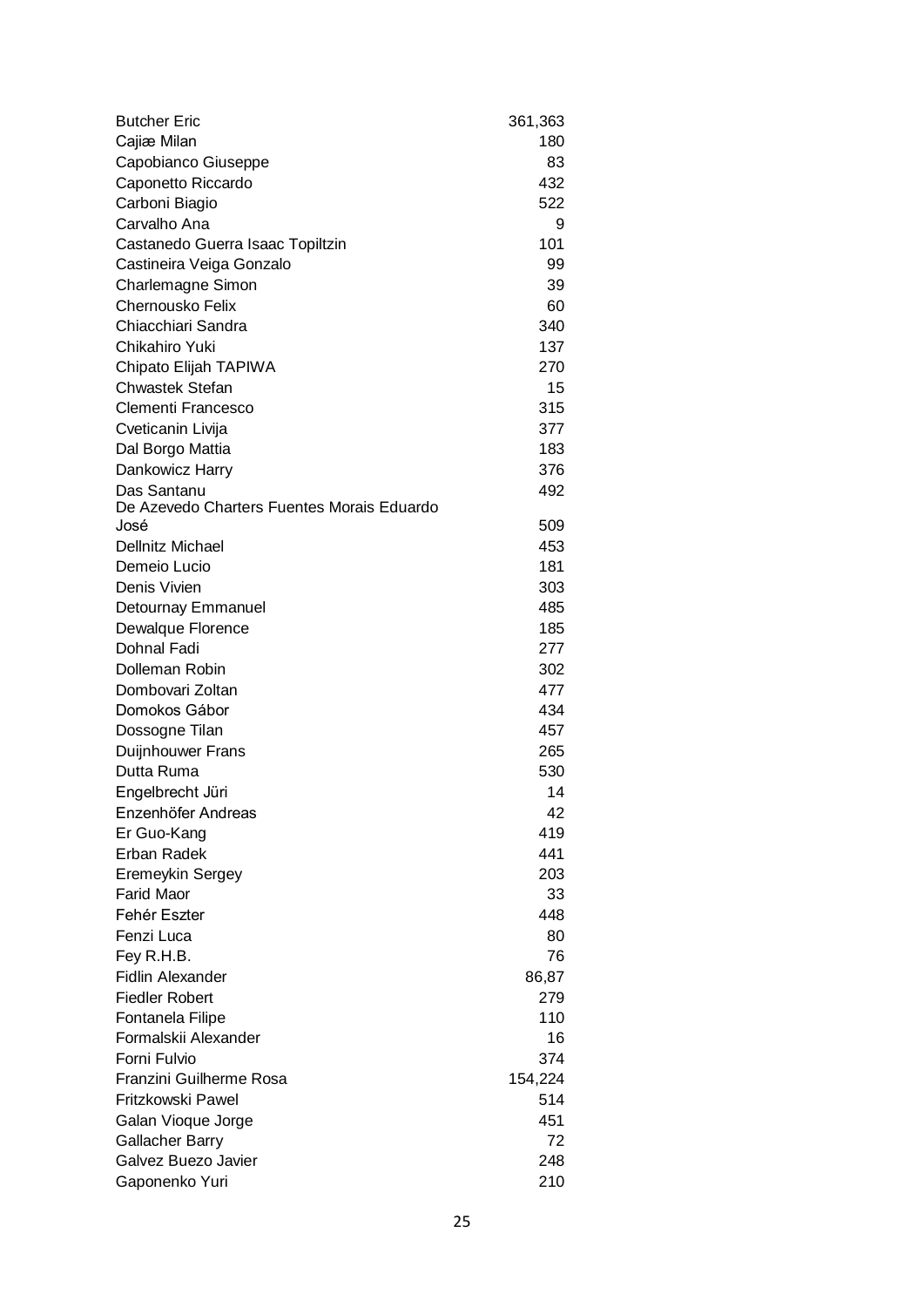| Garay Barnabas M.             | 292          |
|-------------------------------|--------------|
| García-Vallejo Daniel         | 483          |
| Gatignol Simon                | 345          |
| Gatti Gianluca                | 243          |
| Gavassoni Elvidio             | 106          |
| Gendelman Oleg                | 74           |
| Georgiou Ioannis              | 364,402,481  |
| Ghandchi Tehrani Maryam       | 240          |
| Ghayesh Mergen                | 233          |
| <b>Giannakis Dimitrios</b>    | 367          |
| Gong Lulu                     | 167          |
| <b>Gottlieb Oded</b>          | 365          |
| Gouskov Alexander             | 369          |
| Govind Mohana Das             | 120          |
| Goyal Sachin                  | 442          |
| Grenat Clément                | 268          |
| <b>Grigg Harriet</b>          | 356          |
| <b>Grunert Dennis</b>         | 244          |
| Grushkovskaya Victoria        | 283          |
| Gupta Sunit K.                | 518          |
| <b>Guskov Mikhail</b>         | 466          |
| Gyebrószki Gergely            | 238,246      |
| <b>Habib Giuseppe</b>         | 392,393      |
| Haddad Rami                   | 237          |
| <b>Hagedorn Peter</b>         | 24           |
| Hamann Dominik                | 105          |
| Han Bingbing                  | 406          |
| Havas Vince                   | 455          |
| Hedrih (Stevanovic) Katica    | 342,343      |
| Hedrih Andjelka               | 372          |
| <b>Heertjes Marcel</b>        | 288          |
| Hegedűs Ferenc                | 212          |
| Sykora Henrik Tamas           | 429          |
| Ho Chun-Hsing                 | 22,219       |
| Hoang Tien                    | 469          |
| Hogan John                    | 482          |
| Hong Ling                     | 66           |
| Horta Dantas Márcio José      | 327          |
| Horváth Márton Tamás          | 247          |
| Houri Samer                   | 358,435      |
| Hourigan Kerry                | 261          |
| Huilin Shang                  | 81           |
| Insperger Tamás               | 347          |
| Ishkhanyan Tigran             | 333          |
| Iuorio Annalisa               | 291          |
| lurasov Volodymyr             | 464          |
| Jackson Samuel                | 218          |
| Jain Shobhit                  | 349          |
|                               |              |
| Jayaprakash K. R<br>Jiang Jun | 53,54<br>113 |
|                               |              |
| Jiang Naijing<br>Jin Shi      | 107          |
|                               | 6            |
| Junca Stéphane                | 301          |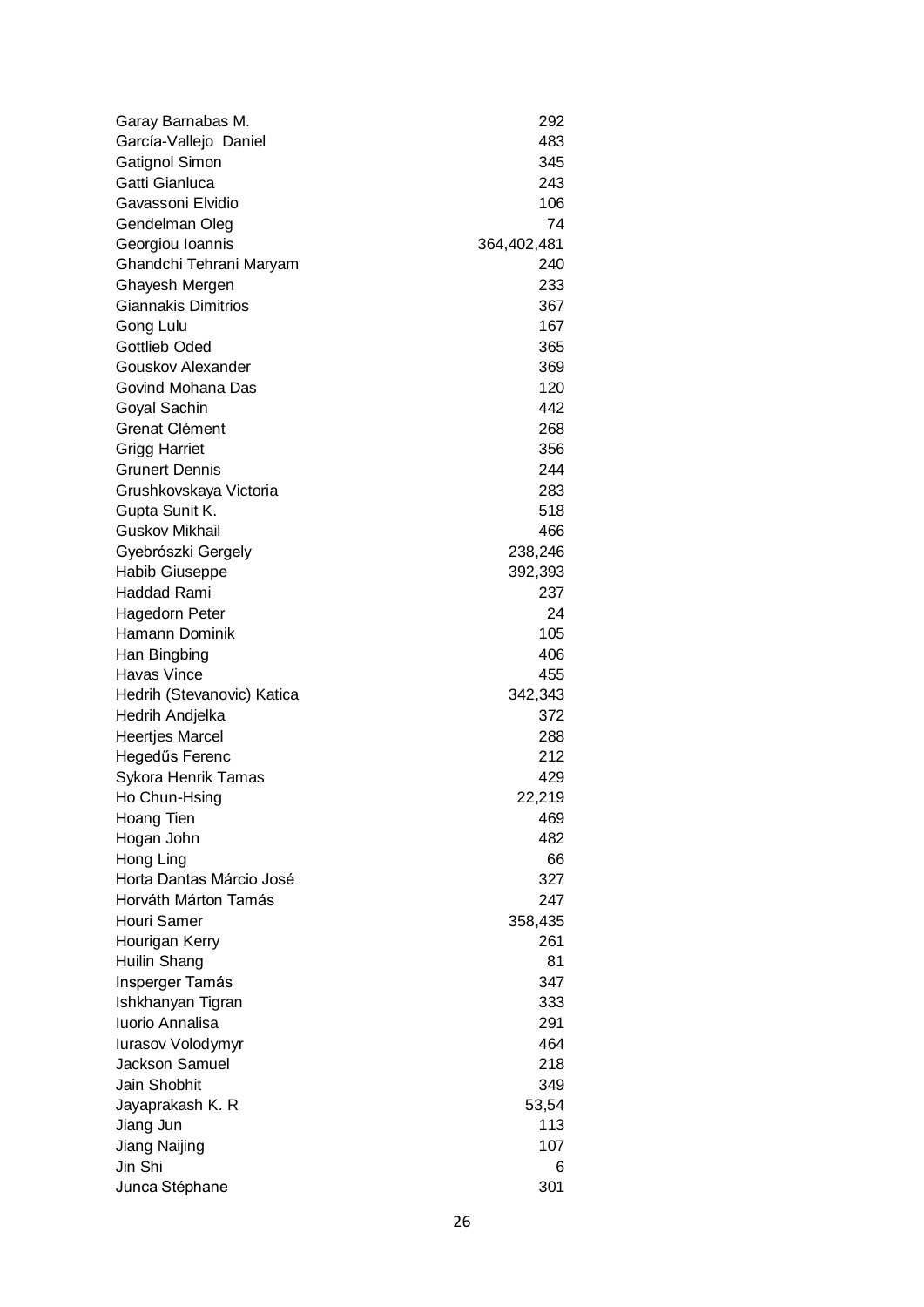| Jungers Marc                 | 221         |
|------------------------------|-------------|
| Jayaprakash, K. R.           | 139         |
| Kaczorek Tadeusz             | 160         |
| Kalmar-Nagy Tamas            | 487         |
| Karabut Evgenii              | 444         |
| Kecik Krzysztof              | 211         |
| Khalili Golmankhaneh Alireza | 2           |
| Kianifar Reza                | 259         |
| Kireenkov Alexey A.          | 465,473     |
| Kiss K Adam                  | 382         |
| Kiss Márton                  | 491         |
| Klimina Liubov               | 298         |
| Kobayashi Satoshi            | 421         |
| Kogelbauer Florian           | 239         |
| Kordonis Alexandros          | 31          |
| Koshel Konstantin            | 124         |
| Kovacic Ivana                | 207         |
| Kovács László                | 480         |
| Kovaleva Margarita           | 174,424,489 |
| <b>Krakover Naftaly</b>      | 311         |
| Krauskopf Bernd              | 324,366     |
| Kristiansen Kristian Uldall  | 262         |
| Krylov Slava                 | 25          |
| Kuehn Christian              | 90,91,92    |
| Kumar S. Krishna             | 515         |
| Kuroda Masaharu              | 59          |
| Kurpa Lidiya                 | 70          |
| Kurushina Victoria           | 206         |
| Kuske Rachel                 | 201         |
| Laczák Lili Eszter           | 484         |
| Lamarque Claude Henri        | 271         |
| Lamb Jeroen                  | 523         |
| <b>Bencsik Laszlo</b>        | 460         |
| Latalski Jaroslaw            | 234         |
| Lazareviæ Mihailo            | 353         |
| Lerman Lev                   | 506         |
| Li Hongkun                   | 135         |
| Licskó Gábor                 | 410         |
| Lima Roberta                 | 177         |
| Liu Liu                      | 7           |
| Liu Yang                     | 111         |
| Lossouarn Boris              | 295         |
| Majewski Tadeusz             | 497         |
| <b>Mall Philipp</b>          | 45          |
| Manevitch Leonid             | 133         |
| Mannini Claudio              | 414         |
| Maruyama Shinichi            | 264         |
| Masoumi Asma                 | 425         |
| Mazzilli Carlos              | 30          |
| Medina Lior                  | 114         |
| Meijer H. G. E.              | 290         |
| Messer Prof. Dr. Markus      | 225         |
| Mi La                        | 274         |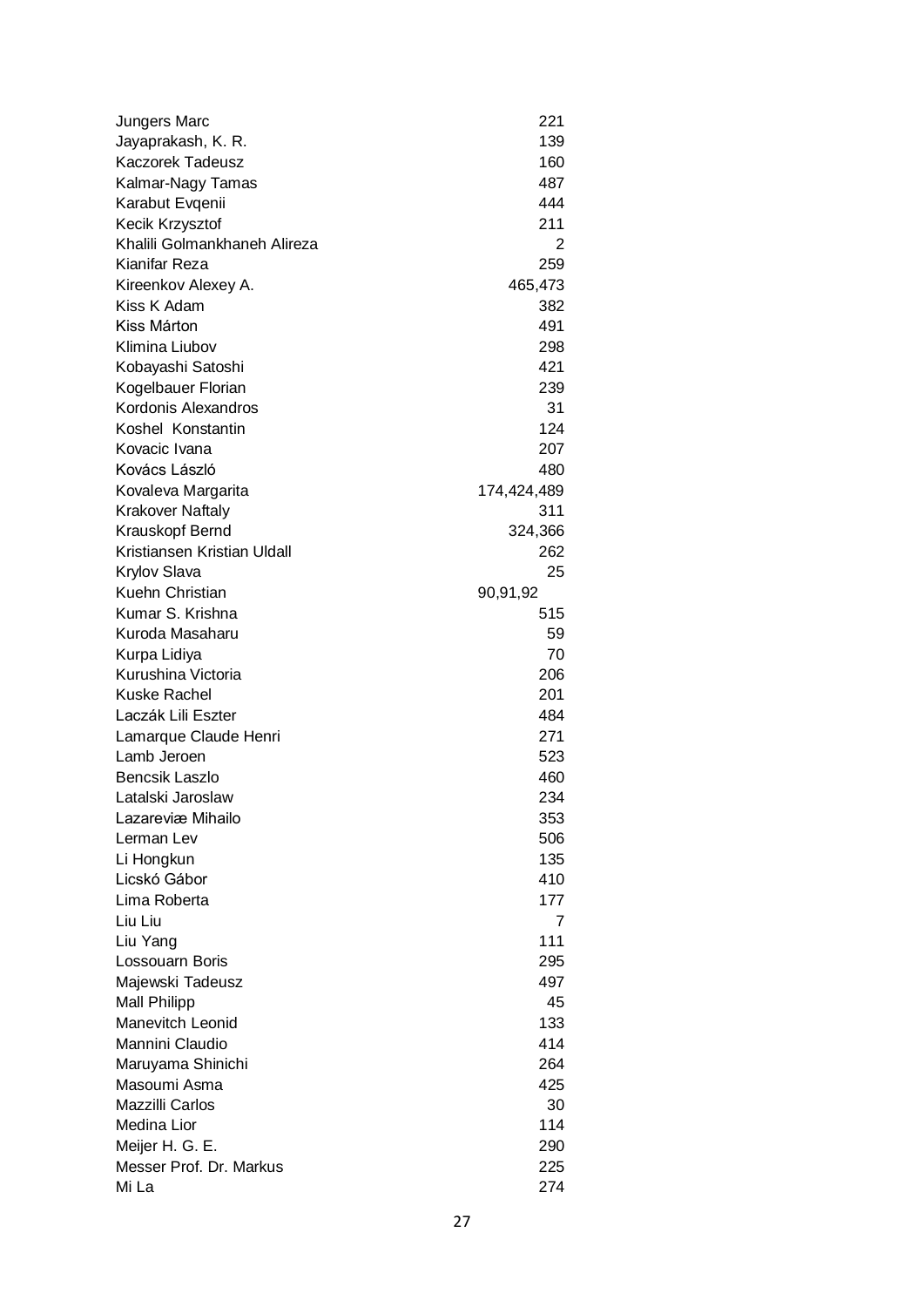| Mi Tian                         | 426         |
|---------------------------------|-------------|
| Michiels Wim                    | 193,205     |
| Mikhlin Yuri                    | 197,305     |
| Milton John                     | 408         |
| Moehlis Jeff                    | 145         |
| <b>Molnar Tamas Gabor</b>       | 405         |
| Morales Medina Alejandro Ivan   | 93          |
| Morarescu Irinel-Constantin     | 20          |
| <b>Natsiavas Sotirios</b>       | 178         |
| <b>Neirynck Niels</b>           | 149         |
| Nekorkin Vladimir               | 161         |
| <b>Nesterov Pavel</b>           | 4           |
| Nestola Maria Giuseppina Chiara | 296         |
| Nomura Taishin                  | 510         |
| Oettinger David                 | 241         |
| Oguchi Toshiki                  | 359         |
| Ohira Toru                      | 98          |
| Omelchenko Iryna                | 190         |
| Or Yizhar                       | 202,217,235 |
| Orosz Gabor                     | 504         |
| Orsino Renato Maia Matarazzo    | 179         |
| Osinga Hinke                    | 322,379     |
| <b>Otto Andreas</b>             | 384         |
| Padberg-Gehle Kathrin           | 493         |
| Panagiotopolos Ilias            | 337         |
| Pandey Ashok Kumar              | 320         |
| <b>Panteley Elena</b>           | 255         |
| Papangelo Antonio               | 46          |
| Park Hyongju                    | 397         |
| Paschkowski Manuela             | 164         |
| Pei Lijun                       | 117         |
| <b>Peiret Albert</b>            | 362         |
| Pellicano Francesco             | 395         |
| Perchikov Nathan                | 199         |
| Perkins Edmon                   | 499         |
| <b>Peroulis Dimitrios</b>       | 228         |
| Peter Simon                     | 275         |
| Petrov Alexander                | 204,486     |
| <b>Pfeiffer Friedrich</b>       | 196         |
| Pinto da Costa António          | 368         |
| Ponsioen Sten                   | 129         |
| Porubov Alexey                  | 198         |
| Potosakis Nikolaos              | 173         |
| Pratap Rudra                    | 250         |
| <b>Pumhoessel Thomas</b>        | 260         |
| Qu Jiting                       | 121         |
| Quinn D. Dane                   | 329         |
| Radin Michael                   | 3           |
| Ramakrishnan Subramanian        | 297         |
| <b>Rand Richard</b>             | 62,77,396   |
| Reboujas Geraldo                | 227         |
| Ren Song                        | 416         |
| Renson Ludovic                  | 162         |
|                                 |             |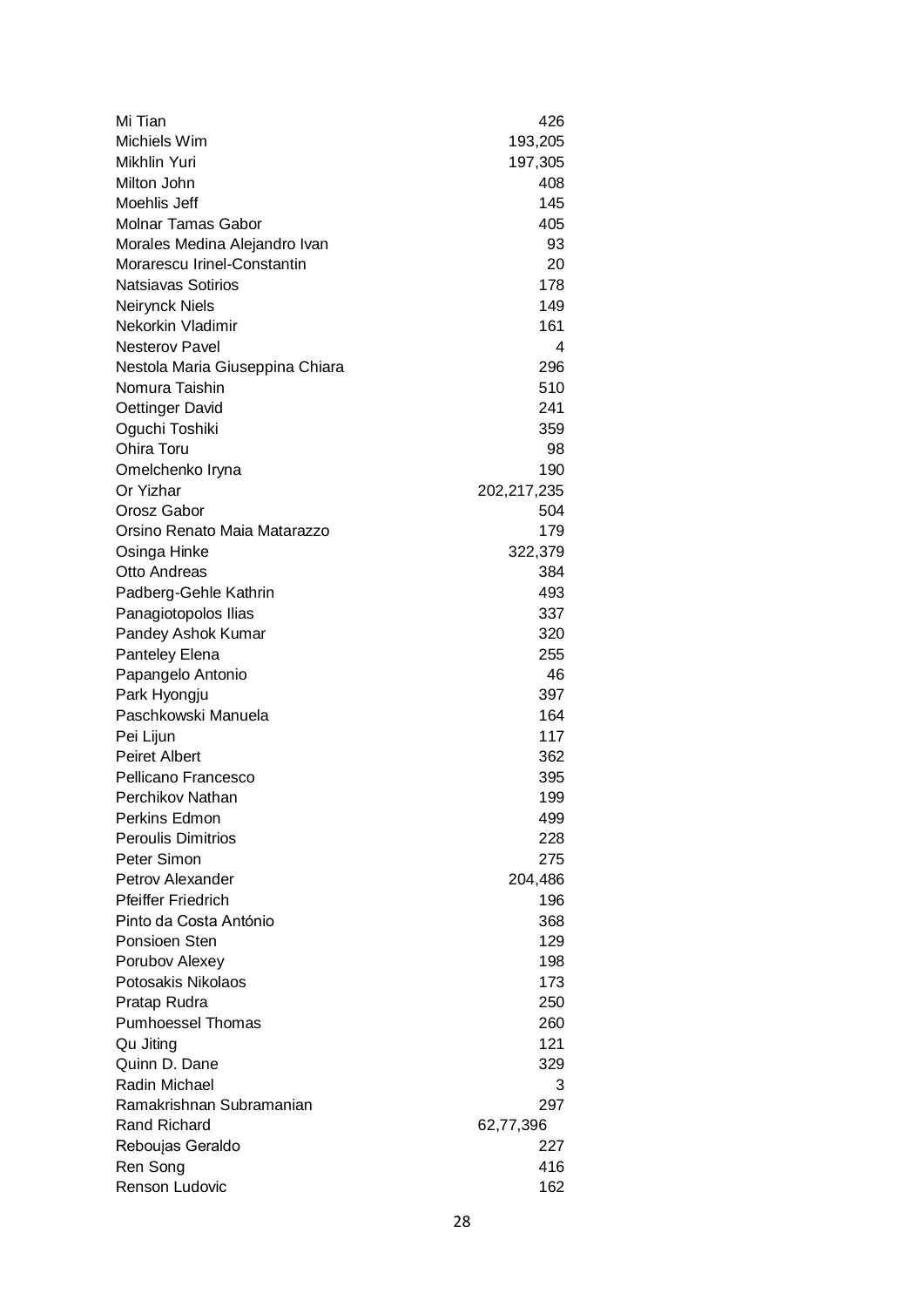| Ribeiro Pedro              | 252     |
|----------------------------|---------|
| <b>Rijnen Mark</b>         | 75      |
| <b>Rink Bob</b>            | 386     |
| Rodnikov Alexander V.      | 479     |
| Romeo Francesco            | 470     |
| <b>Rothos Vassilios</b>    | 209,223 |
| Rottmann-Matthes Jens      | 69      |
| Rui Huang                  | 123     |
| <b>Rusinek Rafal</b>       | 52      |
| <b>Ryzhov Eugene</b>       | 18      |
| Sah Si Mohamed             | 478     |
| Sah Simo                   | 112     |
| Saikumar Niranjan          | 242     |
| Salles Loic                | 513     |
| Samaey Giovanni            | 326     |
| Sanchez Crespo Rafael      | 159     |
| Sandilo Sajad H.           | 256     |
| <b>Sapsis Themistoklis</b> | 360,501 |
| <b>Scheel Maren</b>        | 280     |
| Schnelle Fabian            | 104     |
| Schöll Eckehard            | 373,375 |
| Selek Istvan               | 165     |
| Semsar-kazerooni Elham     | 398     |
| Sequeira Dane              | 138     |
| <b>Serov Valery</b>        | 28      |
| Serra Mattia               | 216     |
| Settimi Valeria            | 422     |
| Shalimova Ekaterina        | 325,428 |
| Shamolin Maxim V.          | 48      |
| Shin Gangsig               | 401     |
| Shiroky Itzhak             | 79      |
| Shooshtari Alireza         | 56      |
| Shoshani Oriel             | 254,257 |
| Sieber Jan                 | 134     |
| Singh Harkirat             | 456     |
| Sinha Subhash              | 88      |
| Sorokin Vladislav          | 126     |
| Souchet René               | 5       |
| Starke Jens                | 471     |
| Starosta Roman             | 304     |
| <b>Steindl Alois</b>       | 272     |
| Sudenkov Yuri              | 127     |
| Sun Xiuting                | 51      |
| Sun Yixia                  | 95      |
| Swigon David               | 443     |
| Szalai Robert              | 420     |
| Szmit Zofia                | 380     |
| <b>Takacs Denes</b>        | 446     |
| Tatzko Sebastian           | 348     |
| <b>Terkovics Nandor</b>    | 108     |
| <b>Thomas Olivier</b>      | 346     |
| <b>Thorin Anders</b>       | 273     |
| <b>Totis Giovanni</b>      | 431     |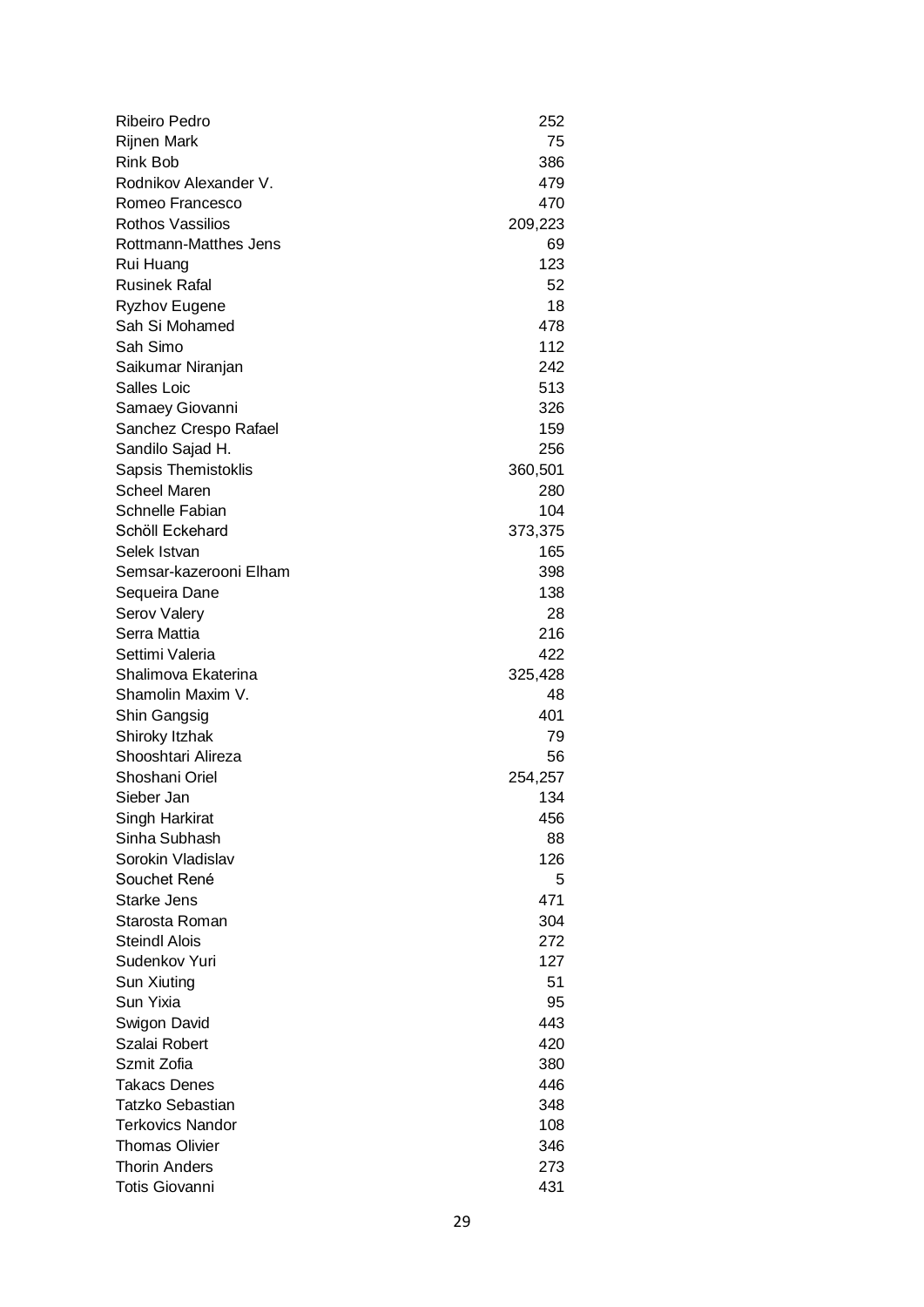| Ture Savadkoohi Alireza | 38         |
|-------------------------|------------|
| Unno Motoki             | 58         |
| Vabishchevich Petr      | 521        |
| Vakakis Alexander       | 150        |
| Van de Wouw Nathan      | 29,229,330 |
| Van Horssen Wim T.      | 19         |
| Vanovskiy Vladimir      | 502        |
| Varkonyi Peter L.       | 282        |
| Varszegi Balazs         | 430        |
| Vassena Nicola          | 128        |
| <b>Vedeneev Vasily</b>  | 118        |
| Vyasarayani C. P.       | 447        |
| <b>Walker Simon</b>     | 73         |
| Wallaschek Jörg         | 351        |
| Wang Feng               | 50         |
| Wang Lifeng             | 284        |
| Wang Yuefang            | 148        |
| Wang Zaihua             | 84         |
| Warminski Jerzy         | 176        |
| Wei Lan                 | 40         |
| Wei Weiyan              | 404        |
| Weremczuk Andrzej       | 245        |
| Wramner Lina            | 281        |
| <b>Wulff Claudia</b>    | 61         |
| Xin Ying                | 17         |
| Xing Jing Tang          | 44         |
| Xun Chao                | 449        |
| Yan Yao                 | 115        |
| Yang Zhijun             | 136        |
| Yeong Hoong             | 354        |
| <b>Yoong Carlos</b>     | 253        |
| Yu Beiming              | 142        |
| Yu Bensong              | 97         |
| Yu Jie                  | 294        |
| Yu Xin                  | 68         |
| Yurchenko Daniil        | 169,175    |
| Zeidis Igor             | 387        |
| Zelei Ambrus            | 411        |
| Zhang Li                | 462        |
| <b>Zhang Ning</b>       | 309        |
| Zheng Miao              | 57         |
| Zhu Weidong             | 452        |
| Zigunovs Maksims        | 35         |
| Zulli Daniele           | 507        |
| Zuyev Alexander         | 338        |